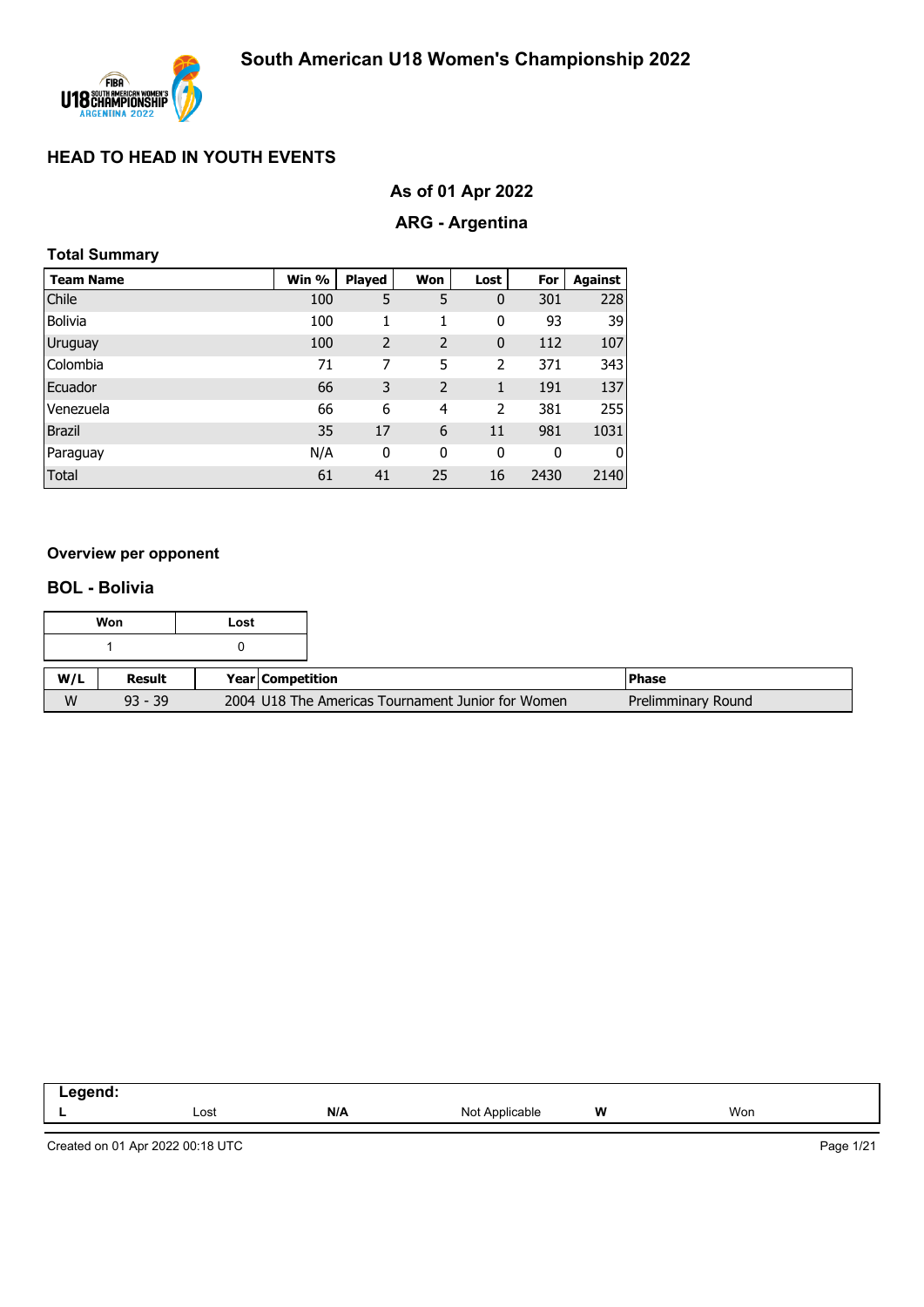

# **As of 01 Apr 2022**

# **ARG - Argentina**

#### **BRA - Brazil**

| Won |           | Lost             |                                                    |                    |
|-----|-----------|------------------|----------------------------------------------------|--------------------|
|     | 6         | 11               |                                                    |                    |
| W/L | Result    | Year Competition |                                                    | Phase              |
| W   | $69 - 63$ |                  | 2021 FIBA U19 Women's Basketball World Cup         | <b>Class 15-16</b> |
| W   | $56 - 54$ |                  | 2021 FIBA U16 Women's Americas Championship        | Quarter-Finals     |
| L   | $60 - 61$ |                  | 2019 South American U17 Women's Championship       | Semi-Finals        |
|     | $47 - 48$ |                  | 2018 South American U15 Women's Championship       | 3rd Place Game     |
| L   | $56 - 61$ |                  | 2014 FIBA Americas U18 Championship for Women      | Preliminary Round  |
| W   | $69 - 67$ |                  | 2014 FIBA Americas U18 Championship for Women      | <b>Final Round</b> |
| L   | $42 - 57$ |                  | 2013 FIBA Americas U16 Championship for Women      | Preliminary Round  |
| L   | $54 - 67$ |                  | 2012 FIBA Americas U18 Championship for Women      | Semi Finals        |
| L   | $45 - 56$ |                  | 2011 FIBA Americas U16 Championship for Women      | Preliminary Round  |
|     | $61 - 64$ |                  | 2010 FIBA Americas U18 Championship for Women      | Qualifying Round   |
| W   | $70 - 46$ |                  | 2009 FIBA U19 World Championship for Women         | Eight-Final Round  |
| W   | $64 - 47$ |                  | 2009 FIBA Americas U16 Championship for Women      | <b>Final Round</b> |
| L   | $68 - 70$ |                  | 2008 FIBA Americas U18 Championship for Women      | Round Robin        |
| W   | $73 - 69$ |                  | 2006 FIBA Americas U18 Championship for Women      | <b>Final Round</b> |
|     | $39 - 59$ |                  | 2000 Championship of the Americas for Junior Women | <b>Finals</b>      |
|     | $48 - 73$ |                  | 1997 World Championship for Junior Women           | Preliminary Round  |
|     | $60 - 69$ |                  | 1996 Championship of the Americas for Junior Women | Preliminary Round  |

#### **CHI - Chile**

|     | Won       | Lost             |                                               |                   |
|-----|-----------|------------------|-----------------------------------------------|-------------------|
|     | 5         | 0                |                                               |                   |
| W/L | Result    | Year Competition |                                               | <b>Phase</b>      |
| W   | $69 - 53$ |                  | 2021 FIBA U16 Women's Americas Championship   | Group Phase       |
| W   | $45 - 29$ |                  | 2019 South American U17 Women's Championship  | Group Phase       |
| W   | $82 - 56$ |                  | 2018 FIBA U18 Women's Americas Championship   | Group Phase       |
| W   | $60 - 50$ |                  | 2018 South American U15 Women's Championship  | Group Phase       |
| W   | $45 - 40$ |                  | 2014 FIBA Americas U18 Championship for Women | Preliminary Round |

| ----<br>. |      |     |                                              |   |     |  |
|-----------|------|-----|----------------------------------------------|---|-----|--|
|           | Lost | N/A | Nl∩t<br>Applicable<br>$\cdots$<br>. <u>.</u> | W | Won |  |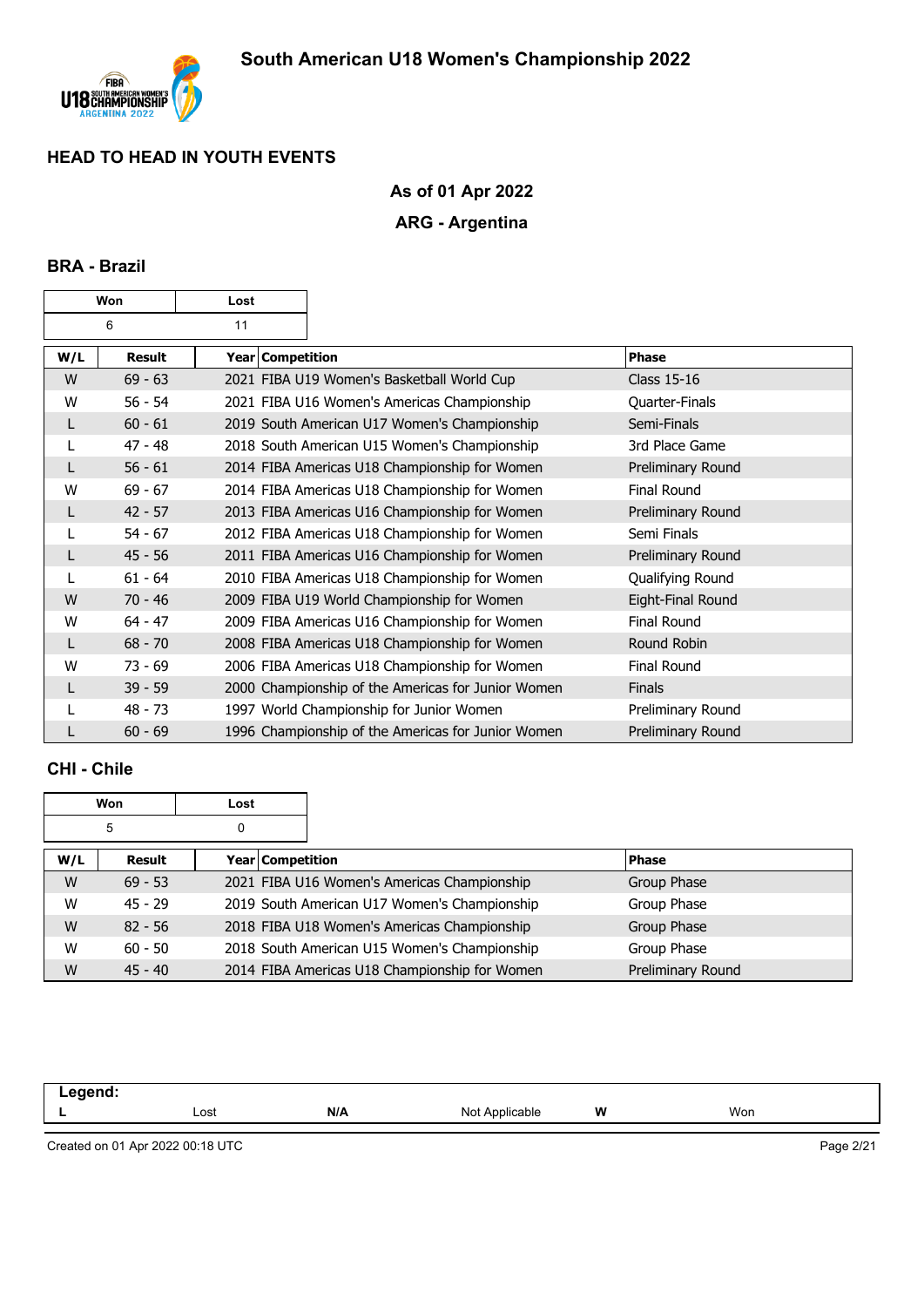

# **As of 01 Apr 2022**

# **ARG - Argentina**

#### **COL - Colombia**

|     | Won       | Lost               |                                               |                    |
|-----|-----------|--------------------|-----------------------------------------------|--------------------|
|     | 5         | 2                  |                                               |                    |
| W/L | Result    | Year   Competition |                                               | <b>Phase</b>       |
|     | $51 - 58$ |                    | 2019 FIBA U19 Women's Basketball World Cup    | Class $11-12$      |
|     | $30 - 44$ |                    | 2019 South American U17 Women's Championship  | Group Phase        |
| W   | $51 - 47$ |                    | 2018 FIBA U17 Women's Basketball World Cup    | <b>Class 13-14</b> |
| W   | $62 - 52$ |                    | 2018 FIBA U18 Women's Americas Championship   | 3rd Place Game     |
| W   | $62 - 44$ |                    | 2018 South American U15 Women's Championship  | Group Phase        |
| W   | $59 - 52$ |                    | 2017 FIBA U16 Women's Americas Championship   | Final              |
| W   | $56 - 46$ |                    | 2012 FIBA Americas U18 Championship for Women | Preliminary Round  |

#### **ECU - Ecuador**

|     | Won        | Lost |                                                    |                   |
|-----|------------|------|----------------------------------------------------|-------------------|
|     |            |      |                                                    |                   |
| W/L | Result     |      | Year Competition                                   | <b>Phase</b>      |
| W   | $40 - 33$  |      | 2019 South American U17 Women's Championship       | 3rd Place Game    |
|     | $51 - 62$  |      | 2018 South American U15 Women's Championship       | Semi-Finals       |
| W   | $100 - 42$ |      | 1996 Championship of the Americas for Junior Women | Preliminary Round |

# **URU - Uruguay**

|     | Won       | Lost |                                              |              |
|-----|-----------|------|----------------------------------------------|--------------|
|     |           |      |                                              |              |
| W/L | Result    |      | <b>Year Competition</b>                      | <b>Phase</b> |
| W   | $54 - 51$ |      | 2019 South American U17 Women's Championship | Group Phase  |
| W   | $58 - 56$ |      | 2018 South American U15 Women's Championship | Group Phase  |

| ------<br>- 1 |      |     |                    |   |     |  |
|---------------|------|-----|--------------------|---|-----|--|
|               | ∟ost | N/A | Not<br>`Applicable | W | Won |  |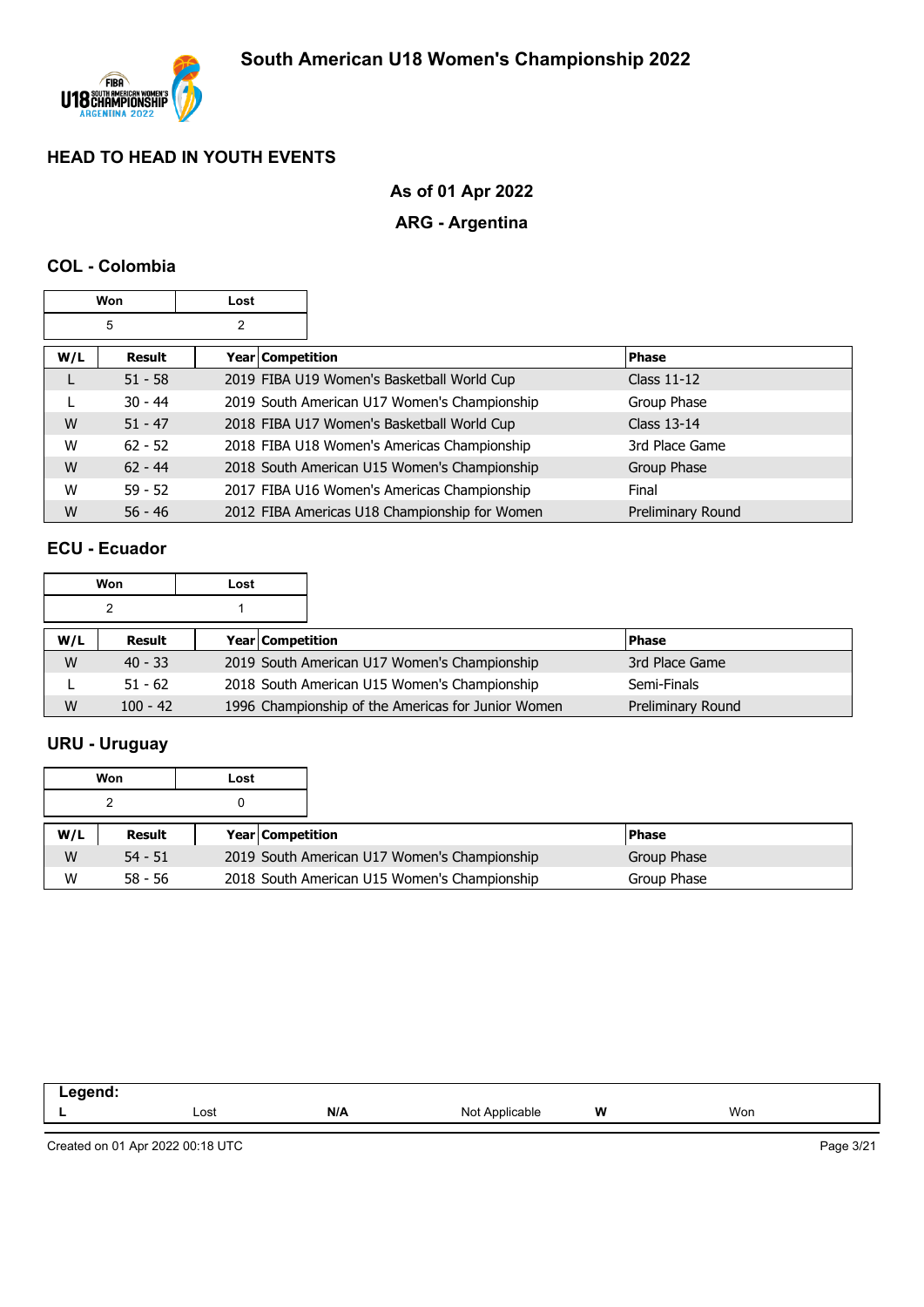

# **As of 01 Apr 2022**

# **ARG - Argentina**

#### **VEN - Venezuela**

|     | Won       | Lost |                  |                                               |                               |
|-----|-----------|------|------------------|-----------------------------------------------|-------------------------------|
|     | 4         | 2    |                  |                                               |                               |
| W/L | Result    |      | Year Competition |                                               | <b>Phase</b>                  |
| W   | $71 - 42$ |      |                  | 2017 FIBA U16 Women's Americas Championship   | Group Phase                   |
| W   | $64 - 51$ |      |                  | 2015 FIBA Americas U16 Championship for Women | <b>Reclassification Round</b> |
| L   | $46 - 53$ |      |                  | 2013 FIBA Americas U16 Championship for Women | Semi Finals                   |
|     | $37 - 38$ |      |                  | 2011 FIBA Americas U16 Championship for Women | Preliminary Round             |
| W   | $82 - 33$ |      |                  | 2011 FIBA Americas U16 Championship for Women | <b>Final Round</b>            |
| W   | $81 - 38$ |      |                  | 2008 FIBA Americas U18 Championship for Women | Round Robin                   |

# **As of 01 Apr 2022**

#### **BOL - Bolivia**

#### **Total Summary**

| Team Name     | Win % | <b>Played</b> | Won          | Lost         | For         | <b>Against</b> |
|---------------|-------|---------------|--------------|--------------|-------------|----------------|
| Argentina     | 0     |               | 0            |              | 39          | 93             |
| <b>Brazil</b> | N/A   | 0             | 0            | 0            | 0           | 0              |
| Chile         | N/A   | 0             | 0            | $\mathbf 0$  | $\mathbf 0$ | 0              |
| Colombia      | N/A   | 0             | 0            | 0            | 0           | 0              |
| Ecuador       | N/A   | $\mathbf 0$   | 0            | $\mathbf{0}$ | $\mathbf 0$ | 0              |
| Paraguay      | N/A   | 0             | 0            | 0            | 0           | 0              |
| Uruguay       | N/A   | $\mathbf 0$   | $\mathbf{0}$ | $\mathbf 0$  | $\mathbf 0$ | 0              |
| Venezuela     | N/A   | 0             | 0            | 0            | 0           | 0              |
| <b>Total</b>  | 0     |               | 0            |              | 39          | 93             |

#### **Overview per opponent**

# **ARG - Argentina**

|     | Won       | Lost |                                                   |                    |
|-----|-----------|------|---------------------------------------------------|--------------------|
|     |           |      |                                                   |                    |
| W/L | Result    |      | <b>Year Competition</b>                           | <b>Phase</b>       |
|     | $39 - 93$ |      | 2004 U18 The Americas Tournament Junior for Women | Prelimminary Round |

| — 1<br>. .<br>__ |      |     |                   |   |     |
|------------------|------|-----|-------------------|---|-----|
|                  | Lost | N/A | Not<br>Applicable | W | Won |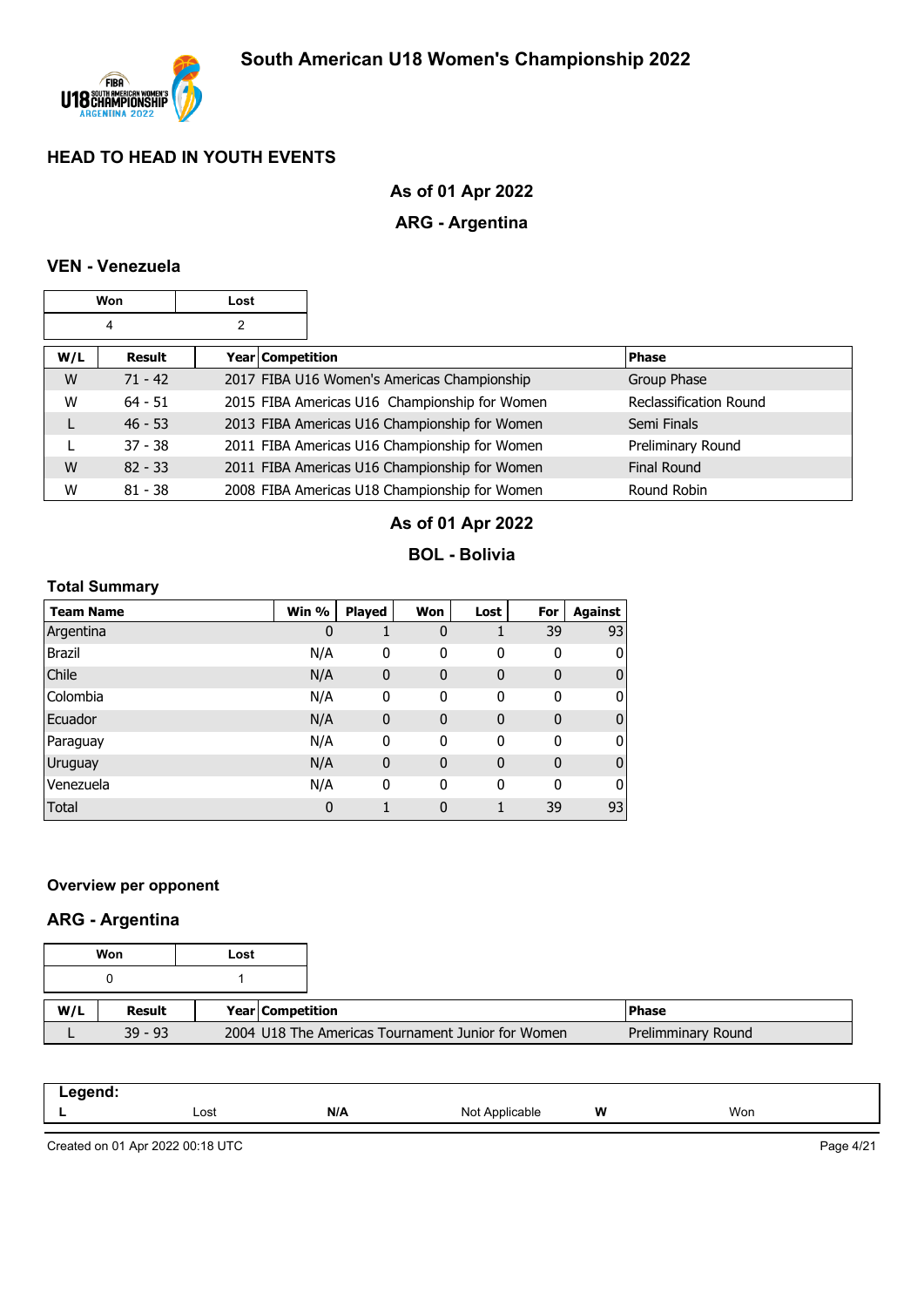

# **As of 01 Apr 2022**

#### **BRA - Brazil**

| <b>Total Summary</b> |       |                |             |              |             |                |
|----------------------|-------|----------------|-------------|--------------|-------------|----------------|
| <b>Team Name</b>     | Win % | <b>Played</b>  | Won         | Lost         | For         | <b>Against</b> |
| Paraguay             | 100   | 3              | 3           | $\mathbf 0$  | 228         | 159            |
| Venezuela            | 100   | 7              | 7           | 0            | 552         | 329            |
| Chile                | 75    | $\overline{4}$ | 3           | 1            | 284         | 220            |
| Argentina            | 64    | 17             | 11          | 6            | 1031        | 981            |
| Ecuador              | 60    | 5              | 3           | 2            | 350         | 264            |
| Colombia             | 0     | 1              | 0           | 1            | 44          | 49             |
| <b>Bolivia</b>       | N/A   | $\mathbf 0$    | $\mathbf 0$ | $\mathbf{0}$ | $\mathbf 0$ | O              |
| Uruguay              | N/A   | 0              | 0           | 0            | 0           | 0              |
| Total                | 73    | 37             | 27          | 10           | 2489        | 2002           |

#### **Overview per opponent**

#### **ARG - Argentina**

| Won<br>Lost |               |                         |                                                    |                    |
|-------------|---------------|-------------------------|----------------------------------------------------|--------------------|
|             | 11            | 6                       |                                                    |                    |
| W/L         | <b>Result</b> | <b>Year Competition</b> |                                                    | <b>Phase</b>       |
|             | $63 - 69$     |                         | 2021 FIBA U19 Women's Basketball World Cup         | <b>Class 15-16</b> |
|             | $54 - 56$     |                         | 2021 FIBA U16 Women's Americas Championship        | Quarter-Finals     |
| W           | $61 - 60$     |                         | 2019 South American U17 Women's Championship       | Semi-Finals        |
| W           | $48 - 47$     |                         | 2018 South American U15 Women's Championship       | 3rd Place Game     |
| W           | $61 - 56$     |                         | 2014 FIBA Americas U18 Championship for Women      | Preliminary Round  |
| L           | $67 - 69$     |                         | 2014 FIBA Americas U18 Championship for Women      | <b>Final Round</b> |
| W           | $57 - 42$     |                         | 2013 FIBA Americas U16 Championship for Women      | Preliminary Round  |
| W           | $67 - 54$     |                         | 2012 FIBA Americas U18 Championship for Women      | Semi Finals        |
| W           | $56 - 45$     |                         | 2011 FIBA Americas U16 Championship for Women      | Preliminary Round  |
| W           | $64 - 61$     |                         | 2010 FIBA Americas U18 Championship for Women      | Qualifying Round   |
| L           | $46 - 70$     |                         | 2009 FIBA U19 World Championship for Women         | Eight-Final Round  |
|             | $47 - 64$     |                         | 2009 FIBA Americas U16 Championship for Women      | <b>Final Round</b> |
| W           | $70 - 68$     |                         | 2008 FIBA Americas U18 Championship for Women      | Round Robin        |
| L           | $69 - 73$     |                         | 2006 FIBA Americas U18 Championship for Women      | Final Round        |
| W           | $59 - 39$     |                         | 2000 Championship of the Americas for Junior Women | <b>Finals</b>      |
| W           | $73 - 48$     |                         | 1997 World Championship for Junior Women           | Preliminary Round  |
| W           | $69 - 60$     |                         | 1996 Championship of the Americas for Junior Women | Preliminary Round  |
|             |               |                         |                                                    |                    |

| -- 3 |     |    |                      |     |  |
|------|-----|----|----------------------|-----|--|
| Lost | N/A | No | W<br>רונ<br>able<br> | Won |  |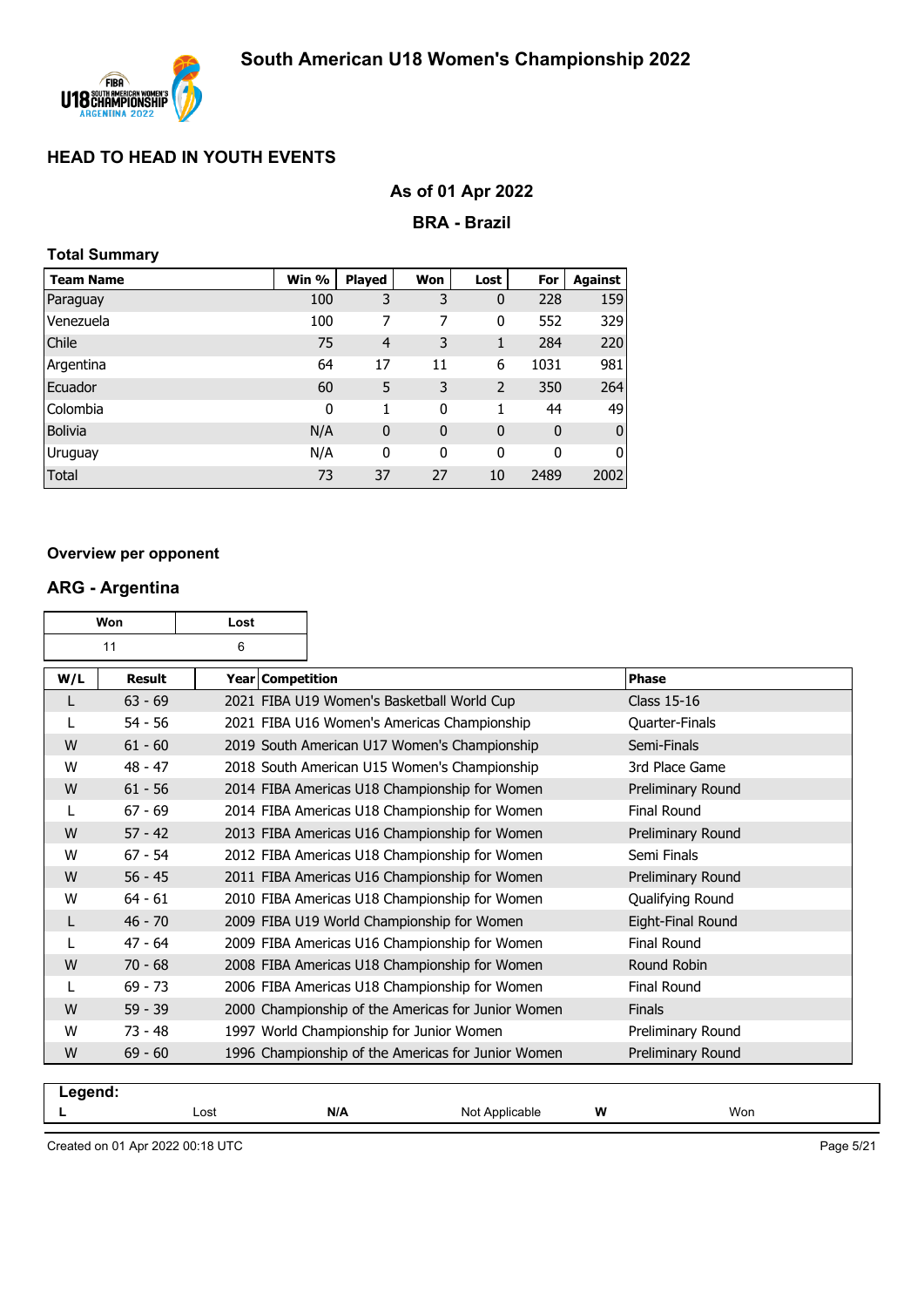

# **As of 01 Apr 2022**

**BRA - Brazil**

#### **CHI - Chile**

|     | <b>Won</b> | Lost |                  |                                               |  |                    |
|-----|------------|------|------------------|-----------------------------------------------|--|--------------------|
|     | 3          |      |                  |                                               |  |                    |
| W/L | Result     |      | Year Competition |                                               |  | <b>Phase</b>       |
| W   | $75 - 44$  |      |                  | 2021 FIBA U16 Women's Americas Championship   |  | Classification 5-8 |
|     | $55 - 60$  |      |                  | 2018 South American U15 Women's Championship  |  | Semi-Finals        |
| W   | $75 - 63$  |      |                  | 2014 FIBA Americas U18 Championship for Women |  | Preliminary Round  |
| W   | $79 - 53$  |      |                  | 2011 FIBA U19 World Championship for Women    |  | Eight-Final-Round  |

#### **COL - Colombia**

|     | Won       | Lost |                                              |
|-----|-----------|------|----------------------------------------------|
|     |           |      |                                              |
|     |           |      |                                              |
| W/L | Result    |      | Year Competition                             |
|     | $44 - 49$ |      | 2019 South American U17 Women's Championship |

### **ECU - Ecuador**

|        | Won        | Lost |                  |                                                    |                    |
|--------|------------|------|------------------|----------------------------------------------------|--------------------|
| 3<br>2 |            |      |                  |                                                    |                    |
| W/L    | Result     |      | Year Competition |                                                    | <b>Phase</b>       |
|        | $55 - 71$  |      |                  | 2019 FIBA U16 Women's Americas Championship        | Group Phase        |
|        | $47 - 59$  |      |                  | 2019 FIBA U16 Women's Americas Championship        | Classification 5-6 |
| W      | $58 - 52$  |      |                  | 2019 South American U17 Women's Championship       | Group Phase        |
| W      | $62 - 55$  |      |                  | 2018 South American U15 Women's Championship       | Group Phase        |
| W      | $128 - 27$ |      |                  | 1996 Championship of the Americas for Junior Women | Preliminary Round  |

# **PAR - Paraguay**

|     | Won       | Lost             |                                               |                  |
|-----|-----------|------------------|-----------------------------------------------|------------------|
|     | 3         |                  |                                               |                  |
| W/L | Result    | Year Competition |                                               | <b>Phase</b>     |
| W   | $75 - 53$ |                  | 2019 South American U17 Women's Championship  | Group Phase      |
| W   | $68 - 59$ |                  | 2018 South American U15 Women's Championship  | Group Phase      |
| W   | $85 - 47$ |                  | 2006 FIBA Americas U18 Championship for Women | Qualifying Round |

| .    |     |                                 |   |     |  |
|------|-----|---------------------------------|---|-----|--|
| Lost | N/A | Not<br><b>Ar</b><br>`oplicable_ | W | Won |  |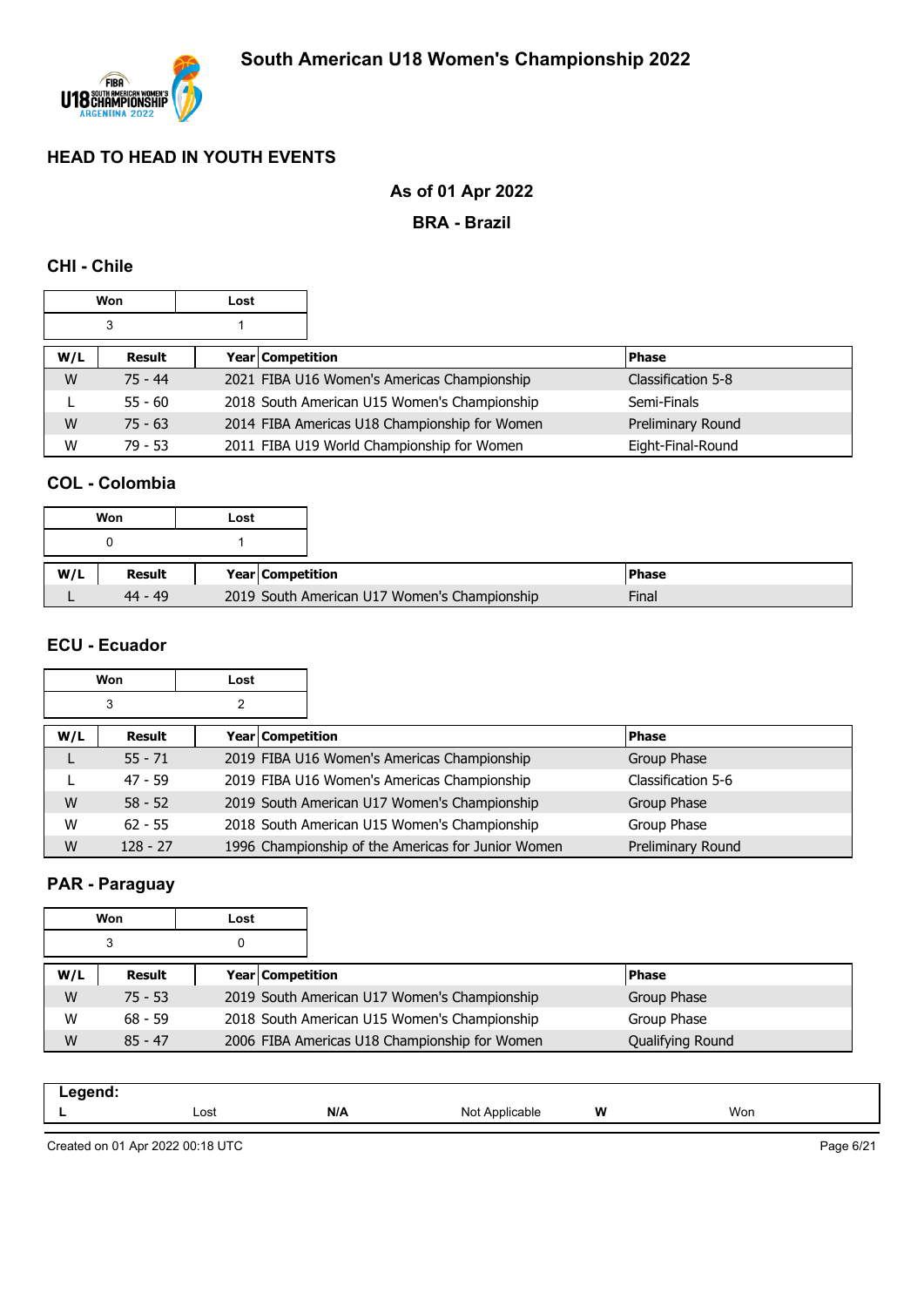

# **As of 01 Apr 2022**

**BRA - Brazil**

#### **VEN - Venezuela**

| Won<br>Lost |           |  |                    |                                                    |                   |
|-------------|-----------|--|--------------------|----------------------------------------------------|-------------------|
| 0           |           |  |                    |                                                    |                   |
| W/L         | Result    |  | Year   Competition |                                                    | <b>Phase</b>      |
| W           | $76 - 36$ |  |                    | 2019 South American U17 Women's Championship       | Group Phase       |
| W           | $69 - 42$ |  |                    | 2018 South American U15 Women's Championship       | Group Phase       |
| W           | $68 - 50$ |  |                    | 2016 FIBA Americas U18 Women's Championship        | Group Round       |
| W           | $84 - 40$ |  |                    | 2015 FIBA Americas U16 Championship for Women      | Preliminary Round |
| W           | $86 - 47$ |  |                    | 2011 FIBA Americas U16 Championship for Women      | Preliminary Round |
| W           | $89 - 76$ |  |                    | 2008 FIBA Americas U18 Championship for Women      | Round Robin       |
| W           | $80 - 38$ |  |                    | 2000 Championship of the Americas for Junior Women | Preliminary Round |

| eaend<br>.<br>the contract of the contract of<br>_____ |      |     |                     |           |     |
|--------------------------------------------------------|------|-----|---------------------|-----------|-----|
|                                                        | Lost | N/A | . Applicable<br>Not | W<br>$ -$ | Won |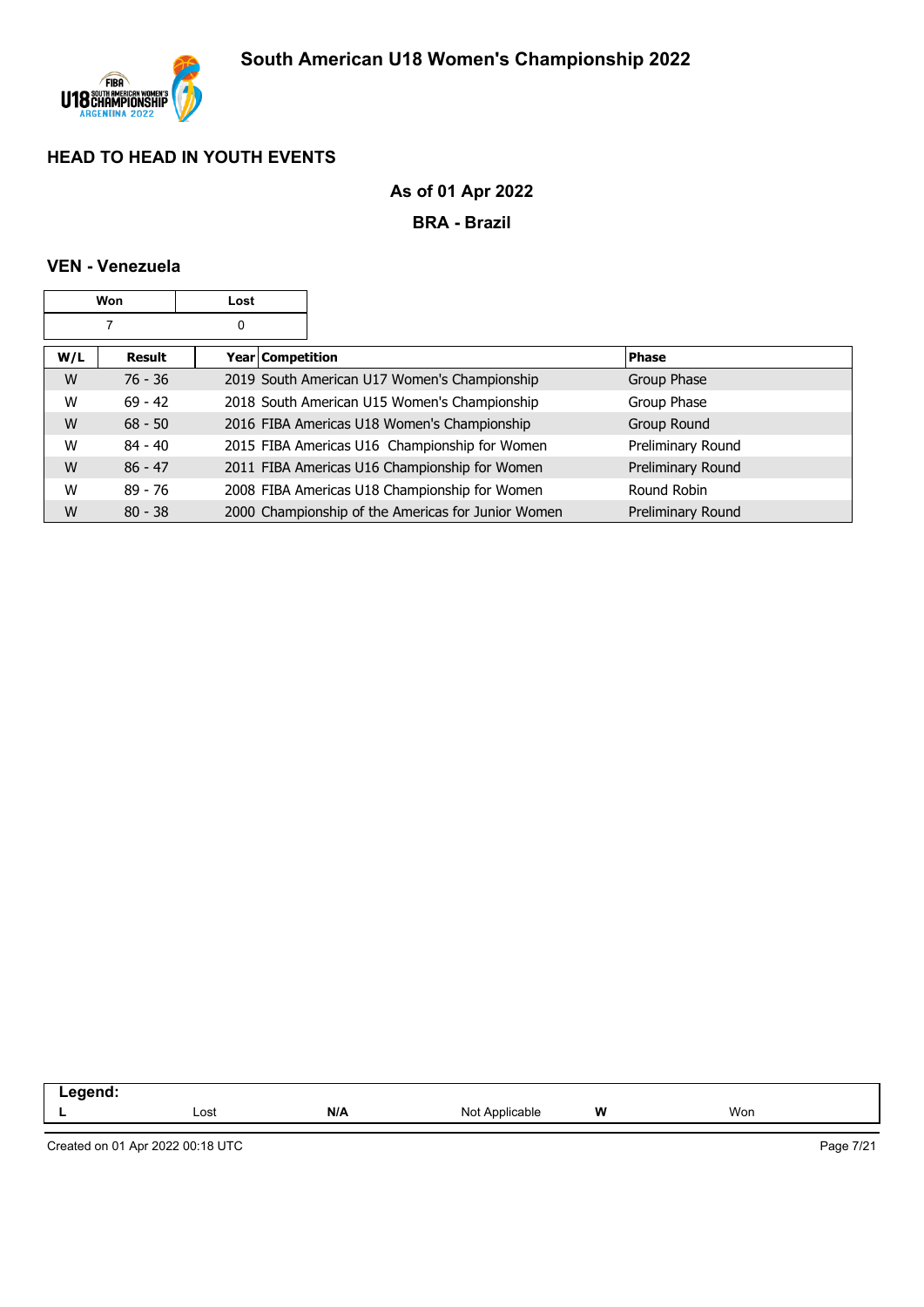

# **As of 01 Apr 2022**

**CHI - Chile**

| <b>Total Summary</b> |              |                |                |             |             |                |  |  |  |  |  |
|----------------------|--------------|----------------|----------------|-------------|-------------|----------------|--|--|--|--|--|
| <b>Team Name</b>     | Win %        | <b>Played</b>  | Won            | Lost        | For         | <b>Against</b> |  |  |  |  |  |
| Ecuador              | 100          | $\overline{2}$ | $\overline{2}$ | 0           | 117         | 86             |  |  |  |  |  |
| Venezuela            | 100          | 2              | 2              | $\mathbf 0$ | 124         | 85             |  |  |  |  |  |
| Uruguay              | 50           | 2              | 1              | 1           | 123         | 113            |  |  |  |  |  |
| Colombia             | 50           | 2              | 1              | 1           | 92          | 111            |  |  |  |  |  |
| <b>Brazil</b>        | 25           | $\overline{4}$ | 1              | 3           | 220         | 284            |  |  |  |  |  |
| Argentina            | $\mathbf 0$  | 5              | 0              | 5           | 228         | 301            |  |  |  |  |  |
| Paraguay             | $\mathbf{0}$ | $\mathbf{1}$   | $\mathbf{0}$   | 1           | 51          | 54             |  |  |  |  |  |
| <b>Bolivia</b>       | N/A          | $\mathbf{0}$   | 0              | $\mathbf 0$ | $\mathbf 0$ | 0              |  |  |  |  |  |
| Total                | 39           | 18             | 7              | 11          | 955         | 1034           |  |  |  |  |  |
|                      |              |                |                |             |             |                |  |  |  |  |  |

#### **Overview per opponent**

# **ARG - Argentina**

|     | Won       | Lost                    |                                               |                   |
|-----|-----------|-------------------------|-----------------------------------------------|-------------------|
|     | 0         | 5                       |                                               |                   |
| W/L | Result    | <b>Year Competition</b> |                                               | <b>Phase</b>      |
|     | $53 - 69$ |                         | 2021 FIBA U16 Women's Americas Championship   | Group Phase       |
|     | $29 - 45$ |                         | 2019 South American U17 Women's Championship  | Group Phase       |
|     | $56 - 82$ |                         | 2018 FIBA U18 Women's Americas Championship   | Group Phase       |
|     | $50 - 60$ |                         | 2018 South American U15 Women's Championship  | Group Phase       |
|     | $40 - 45$ |                         | 2014 FIBA Americas U18 Championship for Women | Preliminary Round |

#### **BRA - Brazil**

|     | Won       | Lost |                  |                                               |                    |
|-----|-----------|------|------------------|-----------------------------------------------|--------------------|
|     |           |      |                  |                                               |                    |
| W/L | Result    |      | Year Competition |                                               | <b>Phase</b>       |
|     | $44 - 75$ |      |                  | 2021 FIBA U16 Women's Americas Championship   | Classification 5-8 |
| W   | $60 - 55$ |      |                  | 2018 South American U15 Women's Championship  | Semi-Finals        |
|     | $63 - 75$ |      |                  | 2014 FIBA Americas U18 Championship for Women | Preliminary Round  |
|     | $53 - 79$ |      |                  | 2011 FIBA U19 World Championship for Women    | Eight-Final-Round  |

| .<br>____ |      |     |                                 |   |     |
|-----------|------|-----|---------------------------------|---|-----|
| -         | Lost | N/A | Not<br>$n_{\rm nr}$<br>licable. | W | Won |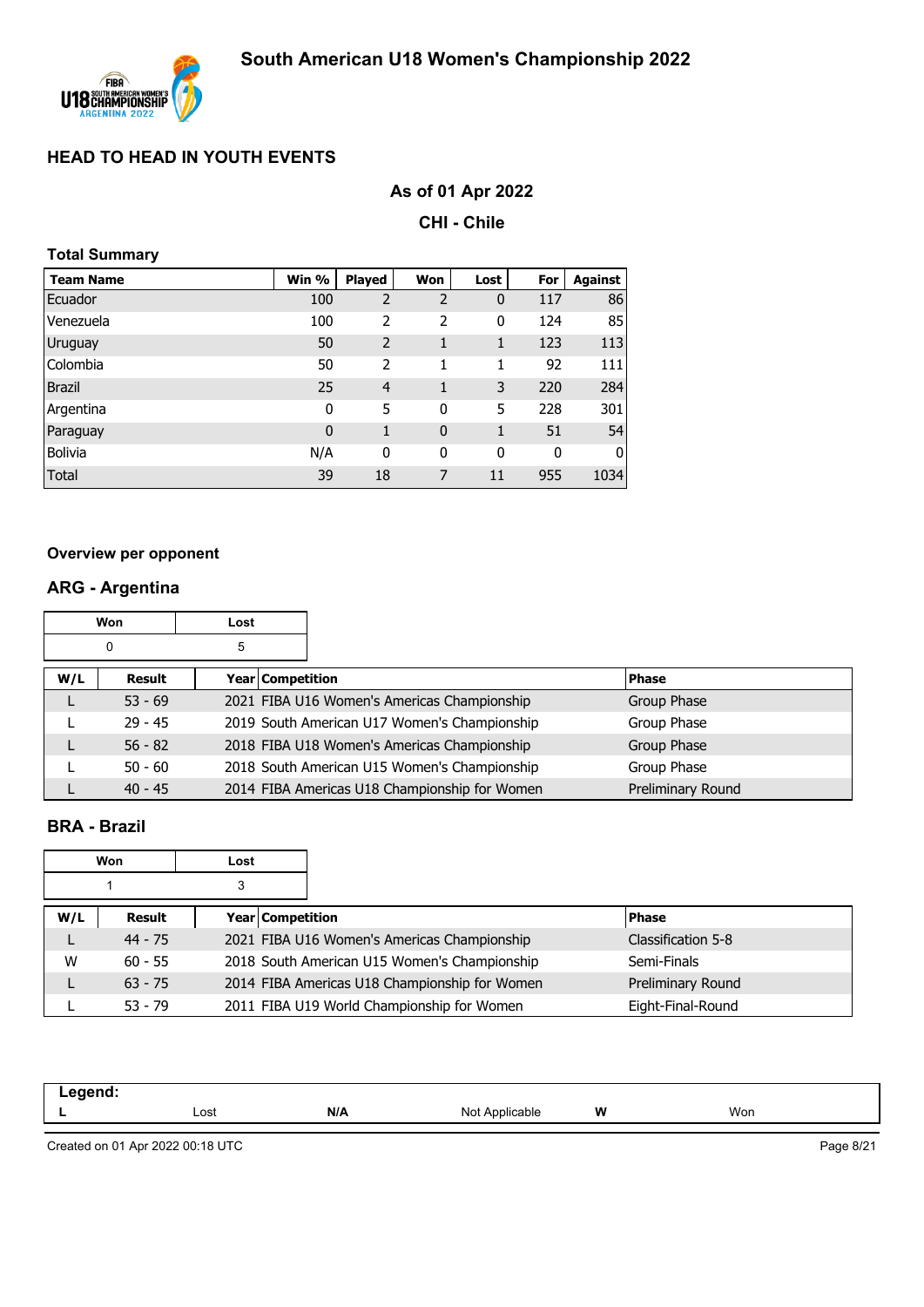

# **As of 01 Apr 2022**

**CHI - Chile**

#### **COL - Colombia**

|     | Won       | Lost |                                              |               |
|-----|-----------|------|----------------------------------------------|---------------|
|     |           |      |                                              |               |
| W/L | Result    |      | <b>Year Competition</b>                      | <b>IPhase</b> |
|     | $32 - 54$ |      | 2019 South American U17 Women's Championship | Group Phase   |
| W   | $60 - 57$ |      | 2018 South American U15 Women's Championship | Group Phase   |

#### **ECU - Ecuador**

|     | Won       | Lost |                         |                                              |  |                       |
|-----|-----------|------|-------------------------|----------------------------------------------|--|-----------------------|
|     |           |      |                         |                                              |  |                       |
| W/L | Result    |      | <b>Year Competition</b> |                                              |  | <b>Phase</b>          |
| W   | $56 - 43$ |      |                         | 2019 FIBA U16 Women's Americas Championship  |  | <b>Quarter-Finals</b> |
| W   | $61 - 43$ |      |                         | 2018 South American U15 Women's Championship |  |                       |

#### **PAR - Paraguay**

|     | Won       | Lost             |                                              |                    |
|-----|-----------|------------------|----------------------------------------------|--------------------|
|     |           |                  |                                              |                    |
| W/L | Result    | Year Competition |                                              | <b>Phase</b>       |
|     | $51 - 54$ |                  | 2019 South American U17 Women's Championship | Classification 5-8 |

# **URU - Uruguay**

|     | Won       | Lost |                         |                                              |             |
|-----|-----------|------|-------------------------|----------------------------------------------|-------------|
|     |           |      |                         |                                              |             |
| W/L | Result    |      | <b>Year Competition</b> |                                              | l Phase     |
|     | $50 - 57$ |      |                         | 2019 South American U17 Women's Championship | Group Phase |
| W   | 73 - 56   |      |                         | 2018 South American U15 Women's Championship | Group Phase |

| -- 3 |      |     |                 |   |     |  |
|------|------|-----|-----------------|---|-----|--|
|      | Lost | N/A | N∩t<br>$\cdots$ | W | Won |  |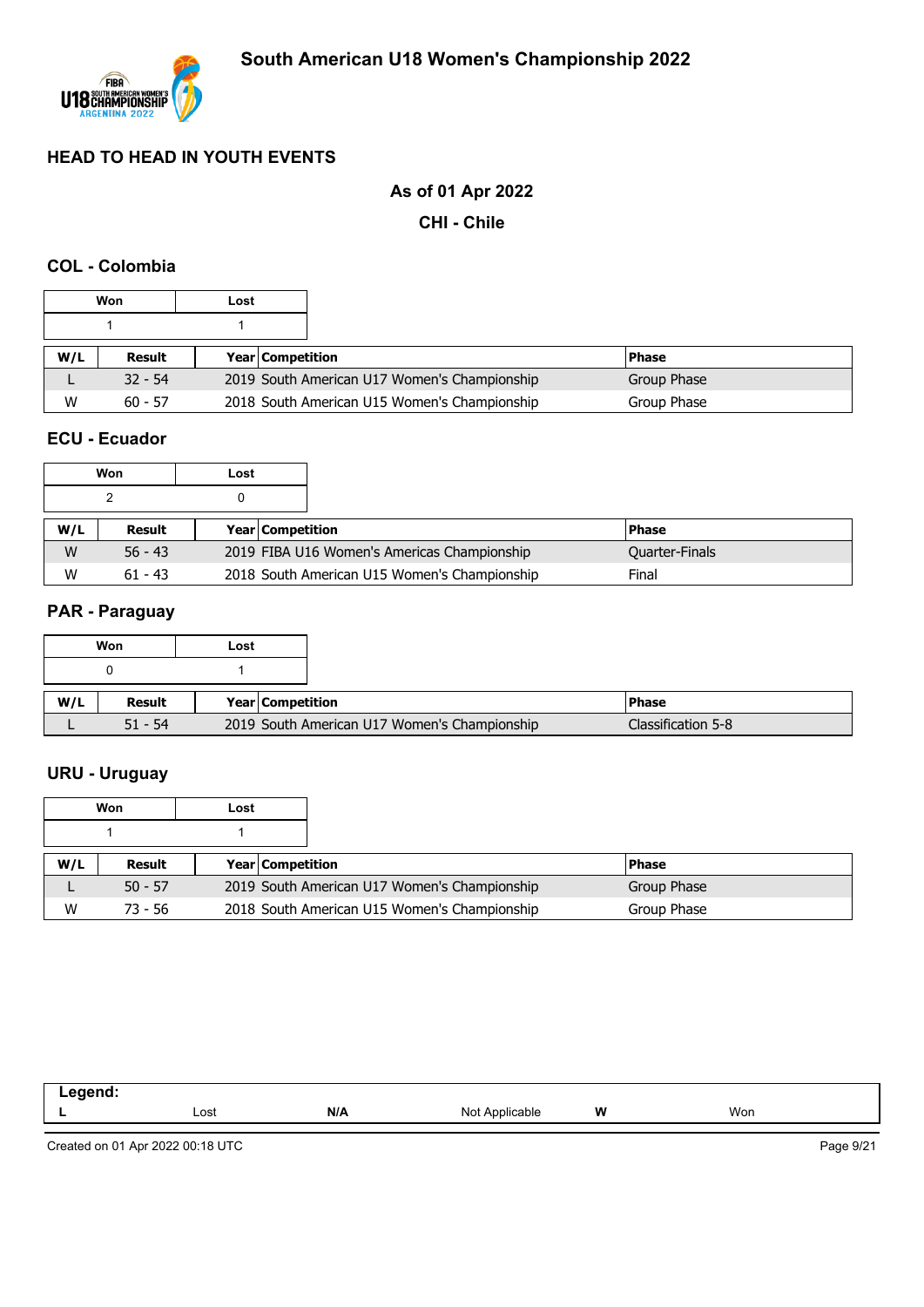

# **As of 01 Apr 2022**

**CHI - Chile**

#### **VEN - Venezuela**

|     | Won       | Lost |                                              |                           |
|-----|-----------|------|----------------------------------------------|---------------------------|
|     |           |      |                                              |                           |
| W/L | Result    |      | <b>Year Competition</b>                      | l Phase                   |
| W   | $70 - 36$ |      | 2019 South American U17 Women's Championship | Classification 7-8        |
| W   | $54 - 49$ |      | 2016 FIBA Americas U18 Women's Championship  | Reclasification Round 5-8 |

| - | Lost | N/A | Not<br>Ann<br>าlicable | W | Won |
|---|------|-----|------------------------|---|-----|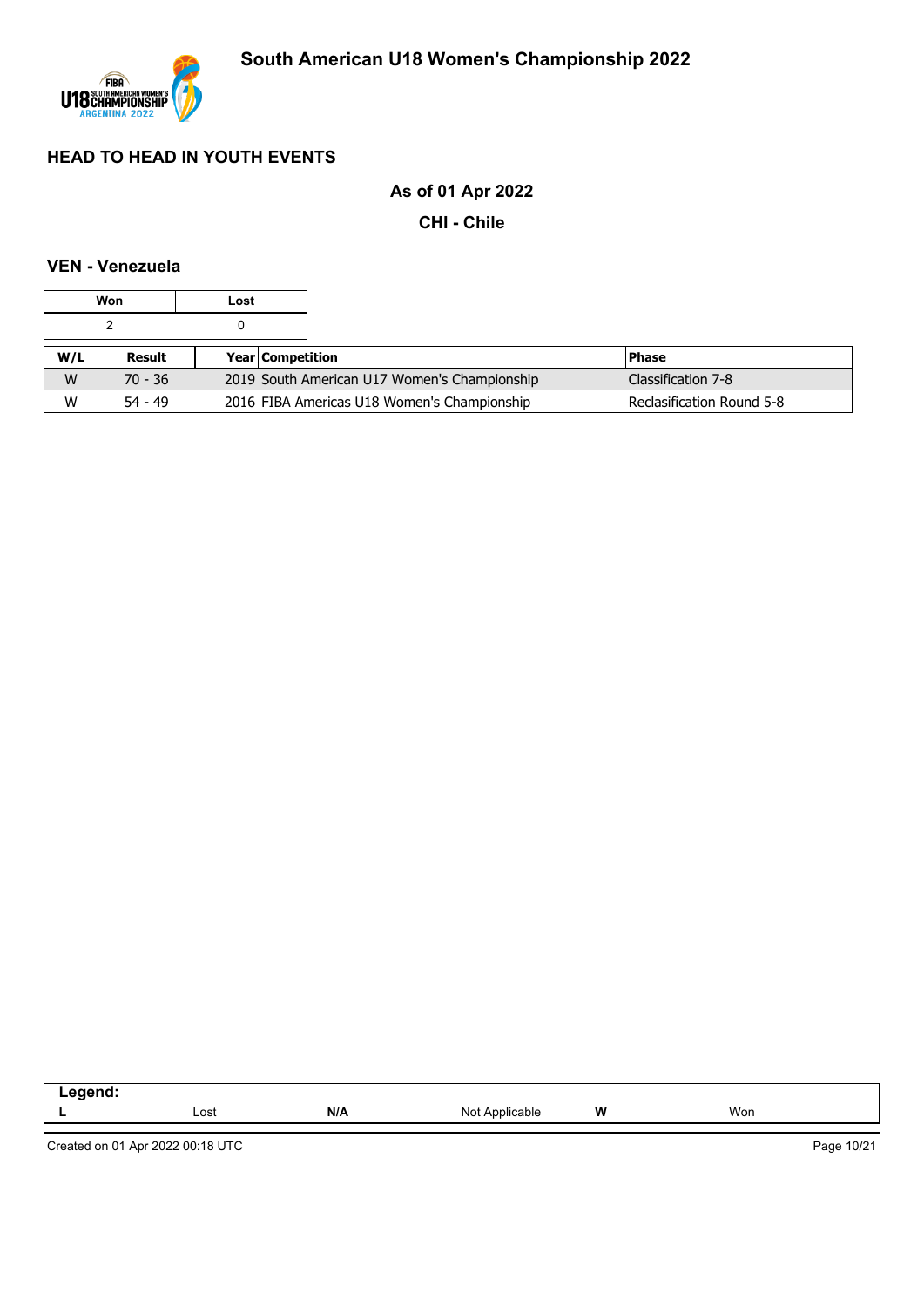

# **As of 01 Apr 2022**

#### **COL - Colombia**

#### **Total Summary**

| <b>Team Name</b> | Win % | Played      | Won         | Lost        | For          | Against        |
|------------------|-------|-------------|-------------|-------------|--------------|----------------|
| <b>Brazil</b>    | 100   |             |             | $\mathbf 0$ | 49           | 44             |
| Ecuador          | 100   | 1           |             | 0           | 58           | 51             |
| Paraguay         | 100   | 1           | 1           | $\mathbf 0$ | 70           | 54             |
| Uruguay          | 66    | 3           | 2           | 1           | 191          | 158            |
| Chile            | 50    | 2           |             | 1           | 111          | 92             |
| Argentina        | 28    | 7           | 2           | 5           | 343          | 371            |
| <b>Bolivia</b>   | N/A   | $\mathbf 0$ | $\mathbf 0$ | $\mathbf 0$ | $\mathbf 0$  | $\overline{0}$ |
| Venezuela        | N/A   | 0           | 0           | 0           | $\mathbf{0}$ | 0              |
| <b>Total</b>     | 53    | 15          | 8           | 7           | 822          | 770            |

#### **Overview per opponent**

# **ARG - Argentina**

|     | <b>Won</b><br>Lost |   |                  |                                               |                    |
|-----|--------------------|---|------------------|-----------------------------------------------|--------------------|
|     | 2                  | 5 |                  |                                               |                    |
| W/L | Result             |   | Year Competition |                                               | <b>Phase</b>       |
| W   | $58 - 51$          |   |                  | 2019 FIBA U19 Women's Basketball World Cup    | <b>Class 11-12</b> |
| W   | $44 - 30$          |   |                  | 2019 South American U17 Women's Championship  | Group Phase        |
| L   | $47 - 51$          |   |                  | 2018 FIBA U17 Women's Basketball World Cup    | Class 13-14        |
|     | $52 - 62$          |   |                  | 2018 FIBA U18 Women's Americas Championship   | 3rd Place Game     |
|     | $44 - 62$          |   |                  | 2018 South American U15 Women's Championship  | Group Phase        |
|     | $52 - 59$          |   |                  | 2017 FIBA U16 Women's Americas Championship   | Final              |
|     | $46 - 56$          |   |                  | 2012 FIBA Americas U18 Championship for Women | Preliminary Round  |

#### **BRA - Brazil**

|     | Won       | Lost             |                                              |
|-----|-----------|------------------|----------------------------------------------|
|     |           |                  |                                              |
| W/L | Result    | Year Competition |                                              |
| W   | $49 - 44$ |                  | 2019 South American U17 Women's Championship |

| .<br>. |      |     |                 |   |     |
|--------|------|-----|-----------------|---|-----|
| -      | Lost | N/A | Not /<br>∵°able | W | Won |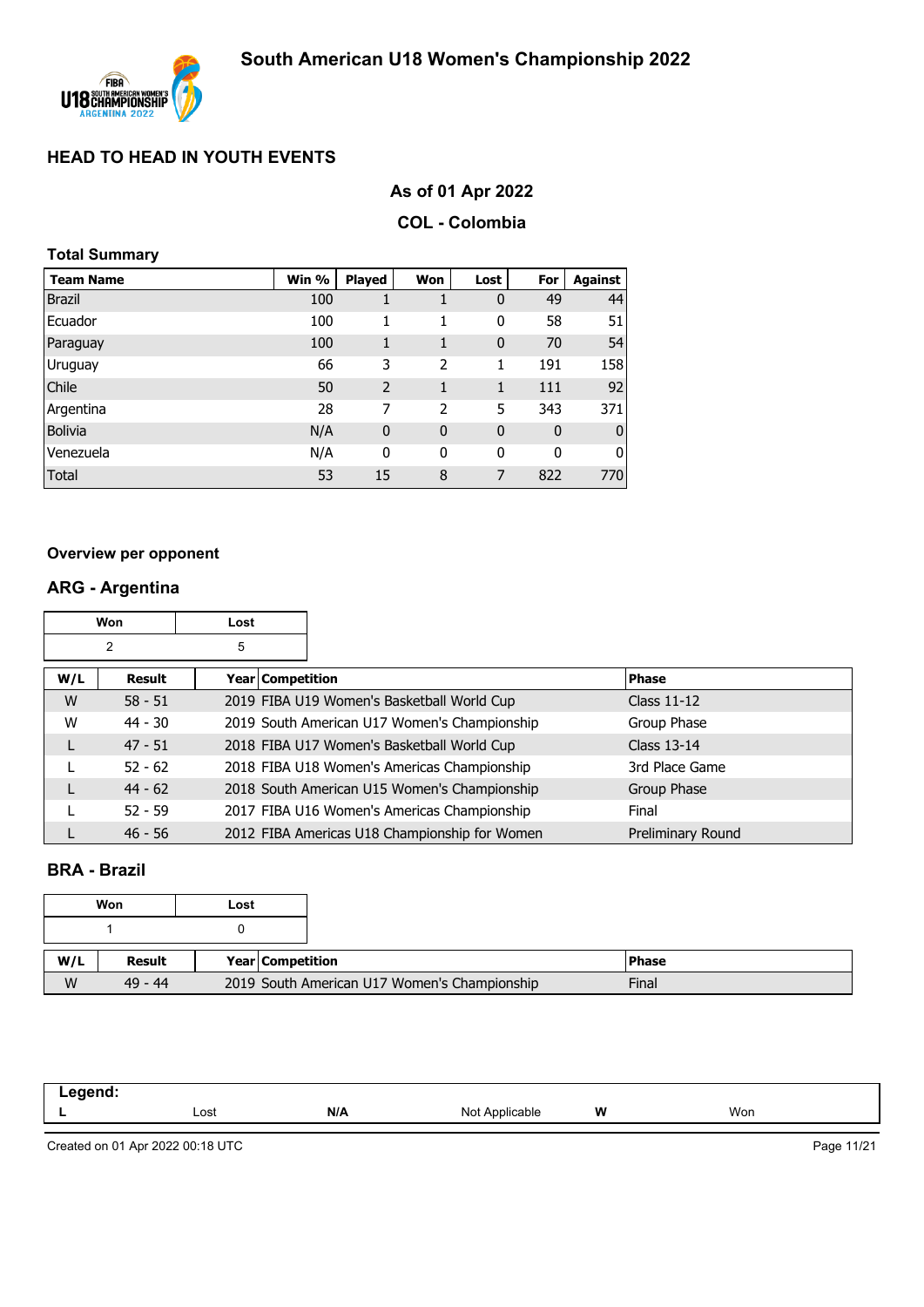

# **As of 01 Apr 2022**

#### **COL - Colombia**

#### **CHI - Chile**

|     | Won       | Lost |                         |                                              |             |              |
|-----|-----------|------|-------------------------|----------------------------------------------|-------------|--------------|
|     |           |      |                         |                                              |             |              |
| W/L | Result    |      | <b>Year Competition</b> |                                              |             | <b>Phase</b> |
| W   | $54 - 32$ |      |                         | 2019 South American U17 Women's Championship | Group Phase |              |
|     | $57 - 60$ |      |                         | 2018 South American U15 Women's Championship |             | Group Phase  |

#### **ECU - Ecuador**

| Won |           | Lost |                  |                                              |         |
|-----|-----------|------|------------------|----------------------------------------------|---------|
|     |           |      |                  |                                              |         |
| W/L | Result    |      | Year Competition |                                              | l Phase |
| W   | $58 - 51$ |      |                  | 2019 South American U17 Women's Championship |         |

#### **PAR - Paraguay**

|     | Won       | Lost |                                              |                    |
|-----|-----------|------|----------------------------------------------|--------------------|
|     |           |      |                                              |                    |
| W/L | Result    |      | Year Competition                             | l Phase            |
| W   | $70 - 54$ |      | 2018 South American U15 Women's Championship | Classification 5-8 |

# **URU - Uruguay**

|     | Won       | Lost |                  |                                              |  |                    |
|-----|-----------|------|------------------|----------------------------------------------|--|--------------------|
|     |           |      |                  |                                              |  |                    |
| W/L | Result    |      | Year Competition |                                              |  | <b>Phase</b>       |
| W   | $63 - 47$ |      |                  | 2019 South American U17 Women's Championship |  | Group Phase        |
|     | $64 - 71$ |      |                  | 2018 South American U15 Women's Championship |  | Group Phase        |
| W   | $64 - 40$ |      |                  | 2018 South American U15 Women's Championship |  | Classification 5-6 |

| . . |      |     |               |   |     |
|-----|------|-----|---------------|---|-----|
|     | Lost | N/A | ∵rable<br>Not | W | Won |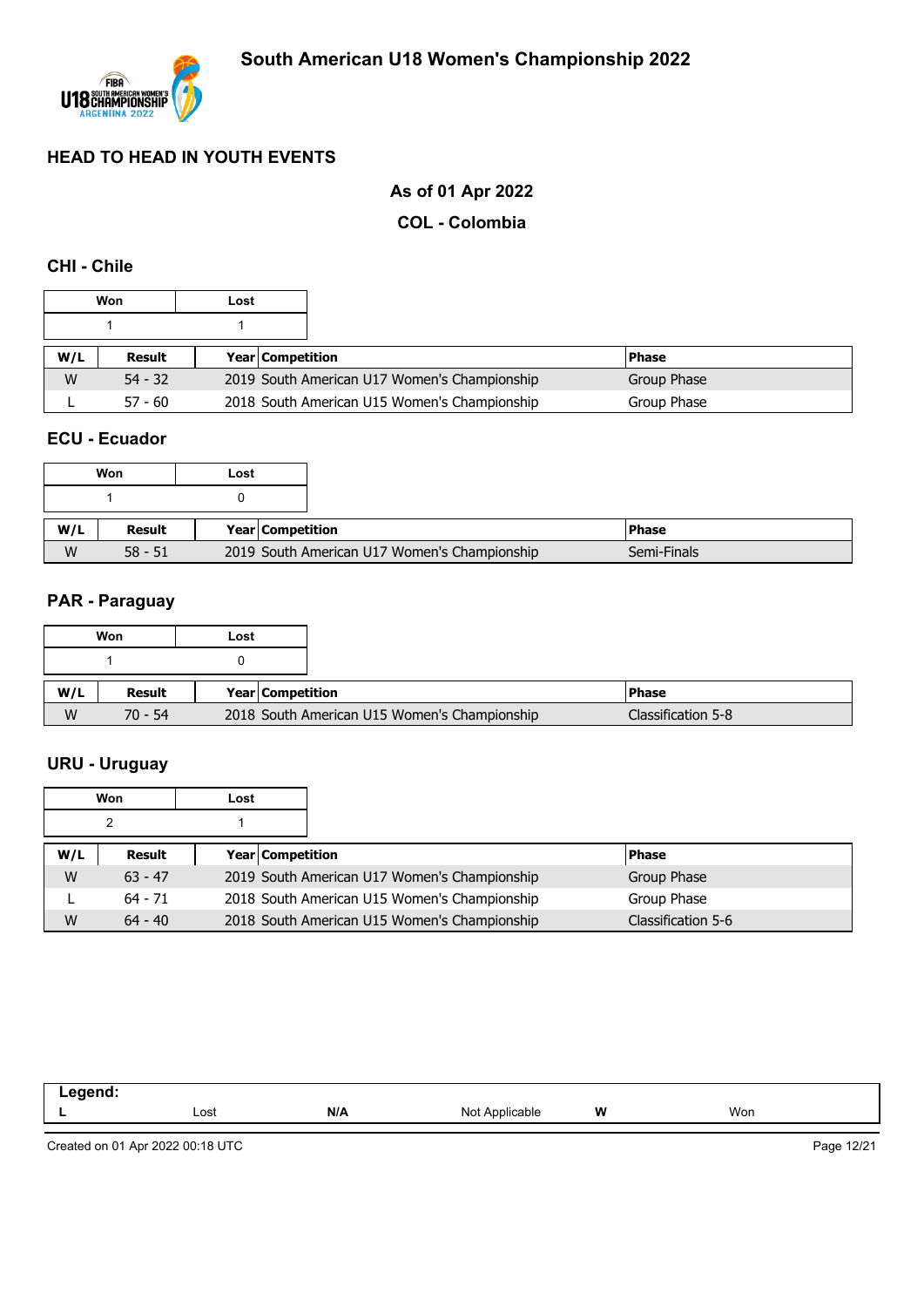

# **As of 01 Apr 2022**

#### **ECU - Ecuador**

#### **Total Summary**

| <b>Team Name</b> | Win %       | <b>Played</b>  | Won            | Lost           | For         | Against      |
|------------------|-------------|----------------|----------------|----------------|-------------|--------------|
| Paraguay         | 100         | 2              | $\overline{2}$ | 0              | 120         | 114          |
| Venezuela        | 100         | 2              | 2              | 0              | 151         | 77           |
| <b>Brazil</b>    | 40          | 5              | $\overline{2}$ | 3              | 264         | 350          |
| Argentina        | 33          | 3              | 1              | 2              | 137         | 191          |
| Chile            | $\mathbf 0$ | $\overline{2}$ | $\mathbf{0}$   | $\overline{2}$ | 86          | 117          |
| Colombia         | 0           | 1              | 0              | 1              | 51          | 58           |
| <b>Bolivia</b>   | N/A         | $\mathbf 0$    | $\mathbf 0$    | 0              | $\mathbf 0$ | $\mathbf{0}$ |
| Uruguay          | N/A         | 0              | 0              | 0              | 0           | 0            |
| <b>Total</b>     | 47          | 15             | 7              | 8              | 809         | 907          |

#### **Overview per opponent**

# **ARG - Argentina**

|     | Won        | Lost |                         |                                                    |  |                   |
|-----|------------|------|-------------------------|----------------------------------------------------|--|-------------------|
|     |            |      |                         |                                                    |  |                   |
| W/L | Result     |      | <b>Year Competition</b> |                                                    |  | <b>Phase</b>      |
|     | $33 - 40$  |      |                         | 2019 South American U17 Women's Championship       |  | 3rd Place Game    |
| w   | $62 - 51$  |      |                         | 2018 South American U15 Women's Championship       |  | Semi-Finals       |
|     | $42 - 100$ |      |                         | 1996 Championship of the Americas for Junior Women |  | Preliminary Round |

#### **BRA - Brazil**

| Won<br>Lost |            |                  |                                                    |                    |
|-------------|------------|------------------|----------------------------------------------------|--------------------|
| 2<br>3      |            |                  |                                                    |                    |
| W/L         | Result     | Year Competition |                                                    | <b>Phase</b>       |
| W           | $71 - 55$  |                  | 2019 FIBA U16 Women's Americas Championship        | Group Phase        |
| W           | $59 - 47$  |                  | 2019 FIBA U16 Women's Americas Championship        | Classification 5-6 |
|             | $52 - 58$  |                  | 2019 South American U17 Women's Championship       | Group Phase        |
|             | $55 - 62$  |                  | 2018 South American U15 Women's Championship       | Group Phase        |
|             | $27 - 128$ |                  | 1996 Championship of the Americas for Junior Women | Preliminary Round  |

| .<br>.<br>____ |              |     |                   |   |     |
|----------------|--------------|-----|-------------------|---|-----|
|                | Lost<br>---- | N/A | Not<br>Applicable | W | Won |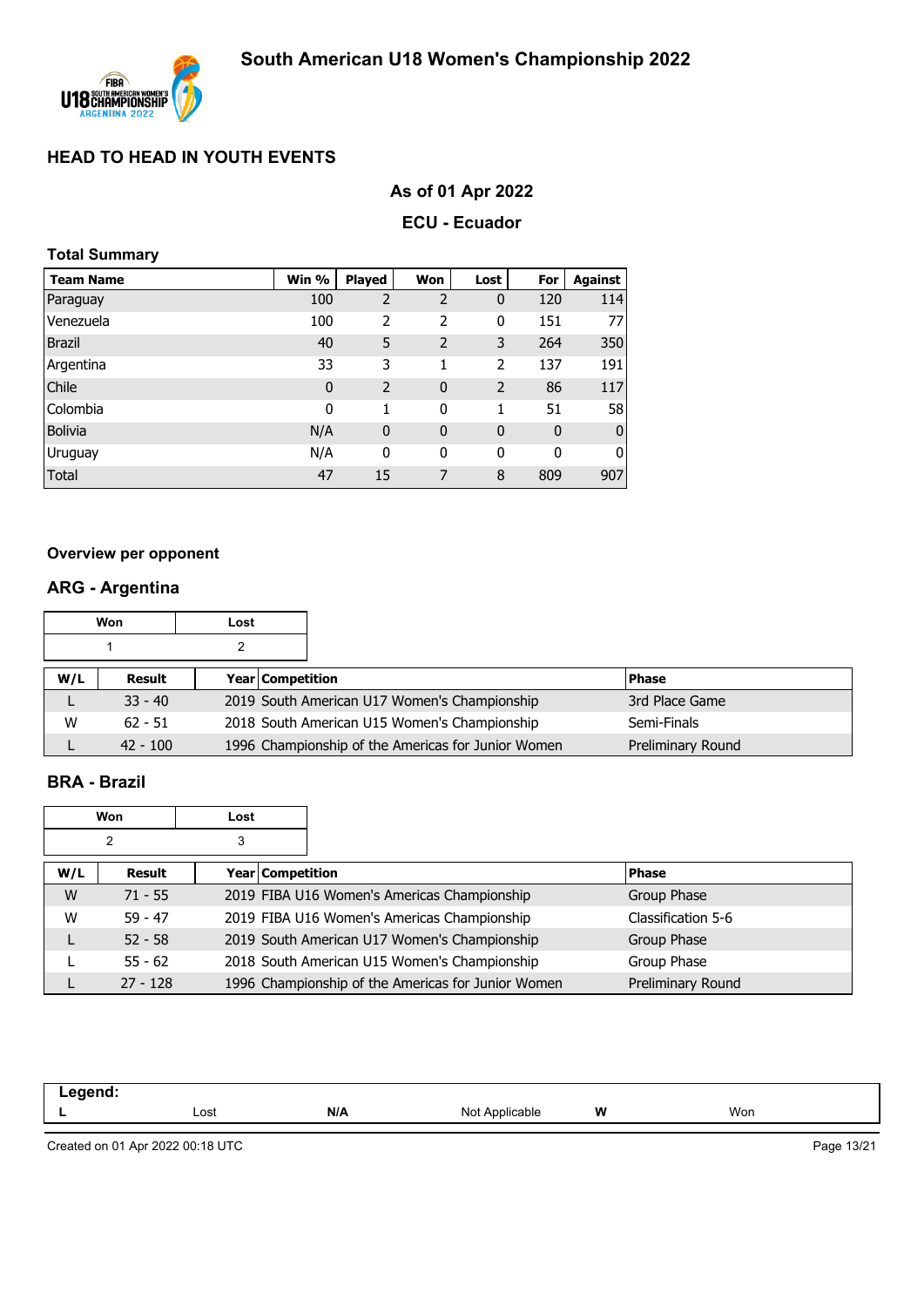

# **As of 01 Apr 2022**

#### **ECU - Ecuador**

#### **CHI - Chile**

|     | Won       | Lost |                         |                                              |                |
|-----|-----------|------|-------------------------|----------------------------------------------|----------------|
|     |           |      |                         |                                              |                |
| W/L | Result    |      | <b>Year Competition</b> |                                              | <b>Phase</b>   |
|     | $43 - 56$ |      |                         | 2019 FIBA U16 Women's Americas Championship  | Quarter-Finals |
|     | $43 - 61$ |      |                         | 2018 South American U15 Women's Championship | Final          |

#### **COL - Colombia**

|     |           | Won | Lost             |                                              |  |
|-----|-----------|-----|------------------|----------------------------------------------|--|
|     |           |     |                  |                                              |  |
| W/L | Result    |     | Year Competition |                                              |  |
|     | $51 - 58$ |     |                  | 2019 South American U17 Women's Championship |  |

#### **PAR - Paraguay**

|     | Won       | Lost |                         |                                              |              |
|-----|-----------|------|-------------------------|----------------------------------------------|--------------|
|     |           |      |                         |                                              |              |
| W/L | Result    |      | <b>Year Competition</b> |                                              | <b>Phase</b> |
| W   | $56 - 54$ |      |                         | 2019 South American U17 Women's Championship | Group Phase  |
| W   | $64 - 60$ |      |                         | 2018 South American U15 Women's Championship | Group Phase  |

#### **VEN - Venezuela**

|     | Won       | Lost |                         |                                              |             |
|-----|-----------|------|-------------------------|----------------------------------------------|-------------|
|     |           |      |                         |                                              |             |
| W/L | Result    |      | <b>Year Competition</b> |                                              | l Phase     |
| W   | $81 - 33$ |      |                         | 2019 South American U17 Women's Championship | Group Phase |
| W   | 70 - 44   |      |                         | 2018 South American U15 Women's Championship | Group Phase |

| -----<br>--<br>-- - |      |     |                                                 |   |     |
|---------------------|------|-----|-------------------------------------------------|---|-----|
|                     | Lost | N/A | NIO <sup>+</sup><br><b>\pplicable</b><br>$\sim$ | W | Won |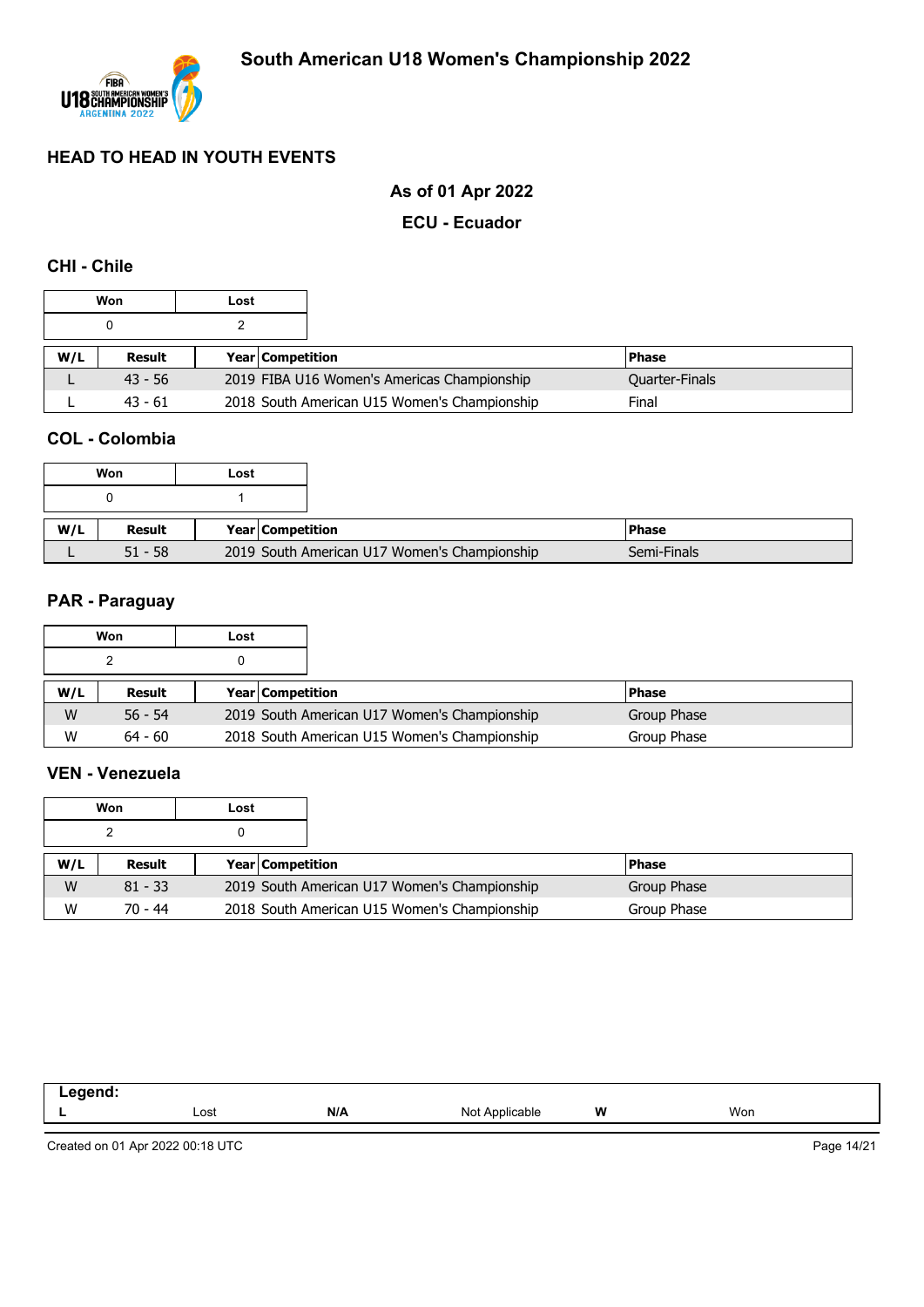

# **As of 01 Apr 2022**

# **PAR - Paraguay**

| <b>Total Summary</b> |  |
|----------------------|--|
|----------------------|--|

| <b>Team Name</b> | Win %        | Played         | Won          | Lost           | For | Against      |
|------------------|--------------|----------------|--------------|----------------|-----|--------------|
| Chile            | 100          |                |              | 0              | 54  | 51           |
| Venezuela        | 100          | 3              | 3            | 0              | 211 | 137          |
| <b>Brazil</b>    | $\mathbf 0$  | 3              | $\mathbf 0$  | 3              | 159 | 228          |
| Colombia         | 0            | 1              | 0            | 1              | 54  | 70           |
| Ecuador          | $\mathbf{0}$ | $\overline{2}$ | $\mathbf{0}$ | $\overline{2}$ | 114 | 120          |
| Uruguay          | 0            | 1              | 0            | 1              | 49  | 73           |
| Argentina        | N/A          | $\mathbf 0$    | $\mathbf{0}$ | $\mathbf 0$    | 0   | $\mathbf{0}$ |
| Bolivia          | N/A          | 0              | 0            | 0              | 0   | 0            |
| Total            | 36           | 11             | 4            | 7              | 641 | 679          |

#### **Overview per opponent**

#### **BRA - Brazil**

|     | Won       | Lost             |                                               |                  |
|-----|-----------|------------------|-----------------------------------------------|------------------|
|     | 0         |                  |                                               |                  |
| W/L | Result    | Year Competition |                                               | <b>Phase</b>     |
|     | $53 - 75$ |                  | 2019 South American U17 Women's Championship  | Group Phase      |
|     | $59 - 68$ |                  | 2018 South American U15 Women's Championship  | Group Phase      |
|     | $47 - 85$ |                  | 2006 FIBA Americas U18 Championship for Women | Qualifying Round |

#### **CHI - Chile**

| Won |           | Lost |                                              |
|-----|-----------|------|----------------------------------------------|
|     |           |      |                                              |
| W/L | Result    |      | Year Competition                             |
| W   | $54 - 51$ |      | 2019 South American U17 Women's Championship |

| - - - - - - -<br>- - - |      |     |                                         |   |     |
|------------------------|------|-----|-----------------------------------------|---|-----|
|                        | Lost | N/A | N <sub>Io</sub><br>$n$ nnliach<br>11011 | W | Won |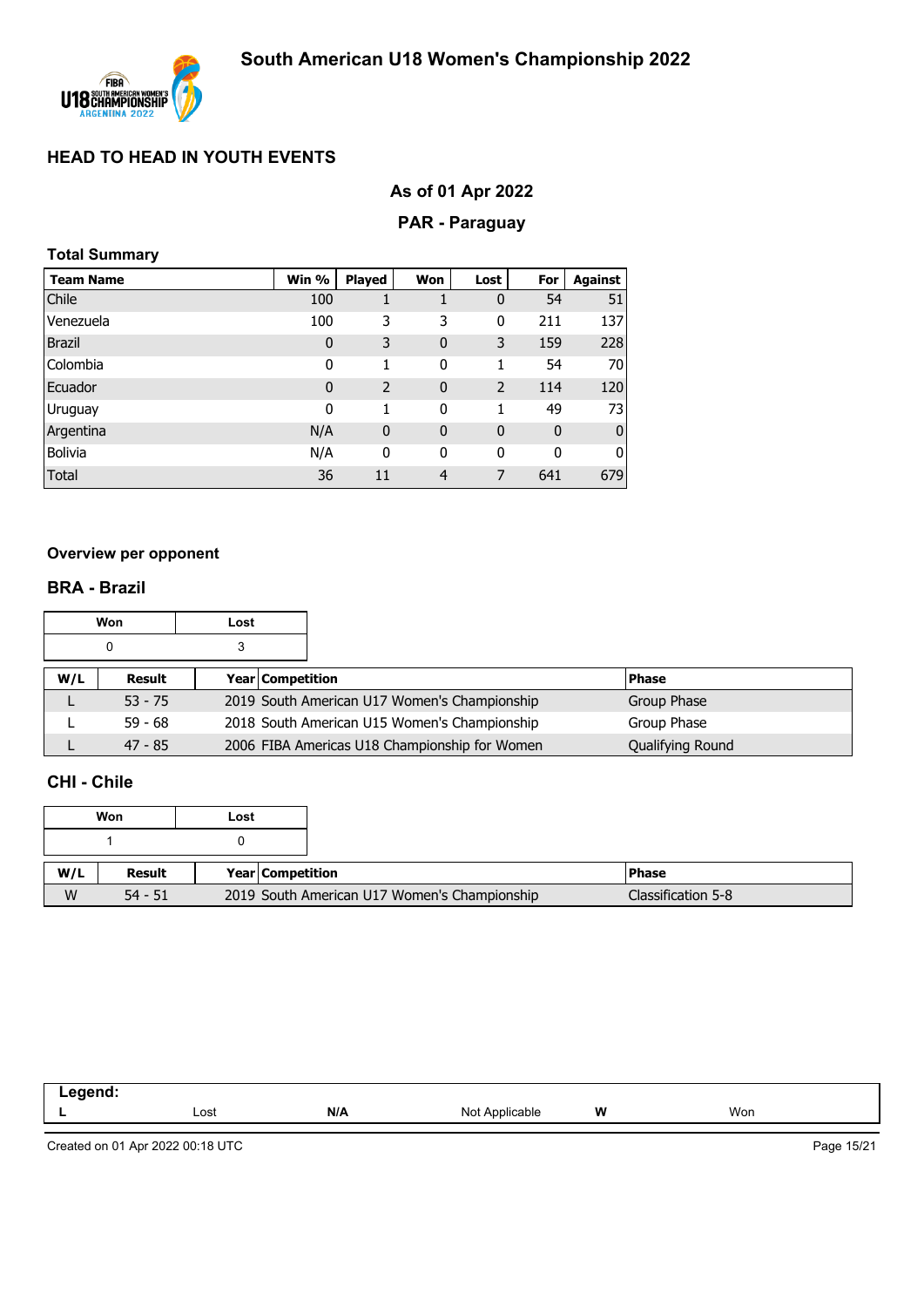

# **As of 01 Apr 2022**

# **PAR - Paraguay**

#### **COL - Colombia**

|     | Won           | Lost |                                              |                    |
|-----|---------------|------|----------------------------------------------|--------------------|
|     |               |      |                                              |                    |
| W/L | <b>Result</b> |      | Year Competition                             | <b>Phase</b>       |
|     | $54 - 70$     |      | 2018 South American U15 Women's Championship | Classification 5-8 |

#### **ECU - Ecuador**

|     | Won       | Lost |                         |                                              |             |
|-----|-----------|------|-------------------------|----------------------------------------------|-------------|
|     |           |      |                         |                                              |             |
| W/L | Result    |      | <b>Year Competition</b> |                                              | l Phase     |
|     | $54 - 56$ |      |                         | 2019 South American U17 Women's Championship | Group Phase |
|     | $60 - 64$ |      |                         | 2018 South American U15 Women's Championship | Group Phase |

#### **URU - Uruguay**

|     | Won       | Lost |                                              |  |
|-----|-----------|------|----------------------------------------------|--|
|     |           |      |                                              |  |
| W/L | Result    |      | <b>Year Competition</b>                      |  |
|     | $49 - 73$ |      | 2019 South American U17 Women's Championship |  |

#### **VEN - Venezuela**

|     | Won       | Lost |                  |                                              |                    |
|-----|-----------|------|------------------|----------------------------------------------|--------------------|
|     | 3         |      |                  |                                              |                    |
| W/L | Result    |      | Year Competition |                                              | <b>Phase</b>       |
| W   | $60 - 39$ |      |                  | 2019 South American U17 Women's Championship | Group Phase        |
| W   | $65 - 49$ |      |                  | 2018 South American U15 Women's Championship | Group Phase        |
| W   | $86 - 49$ |      |                  | 2018 South American U15 Women's Championship | Classification 7-8 |

| .<br>--<br>-- - |      |     |                     |   |     |
|-----------------|------|-----|---------------------|---|-----|
|                 | Lost | N/A | Not A<br>Applicable | W | Won |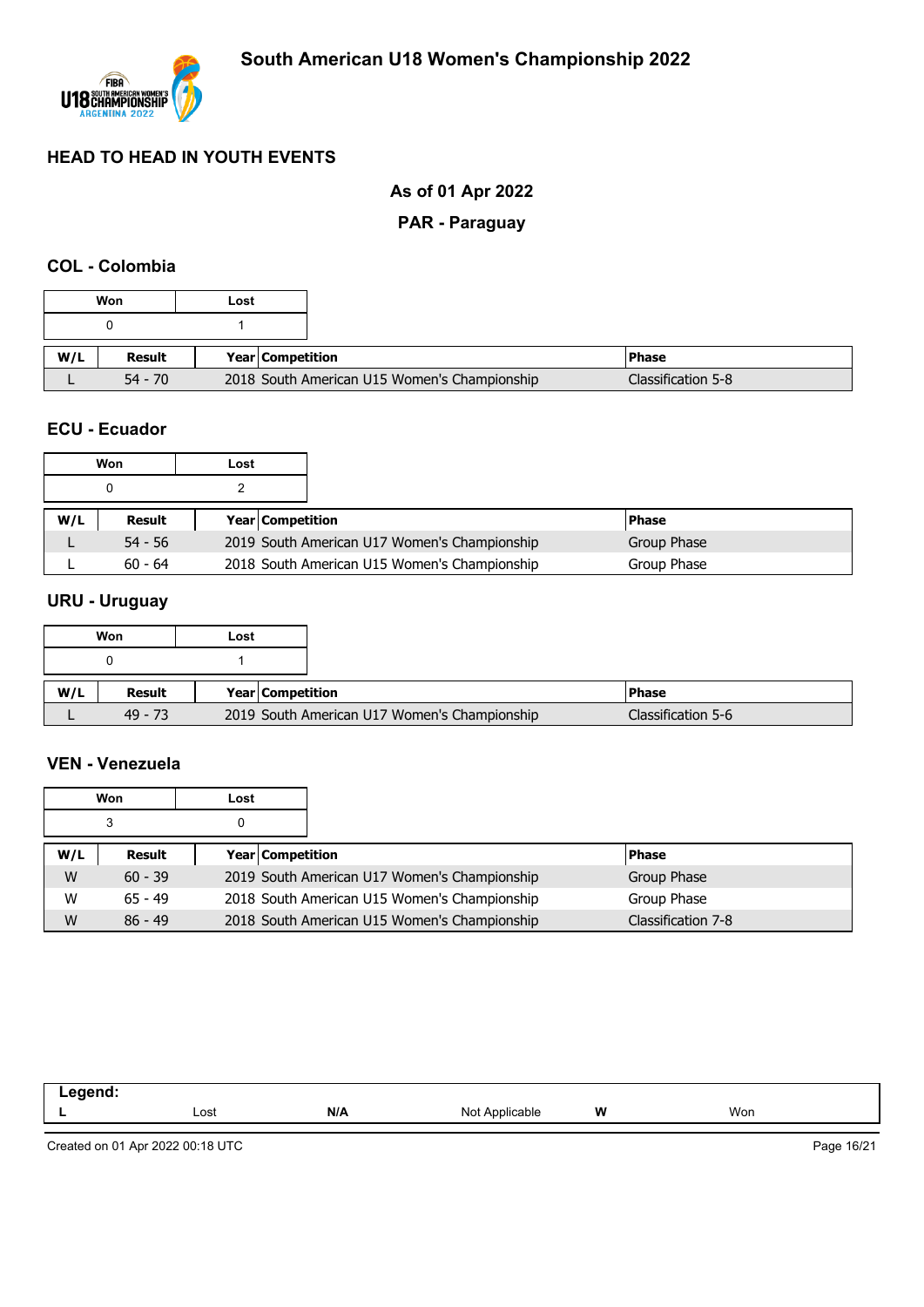

# **As of 01 Apr 2022**

# **URU - Uruguay**

|  | <b>Total Summary</b> |
|--|----------------------|
|--|----------------------|

| <b>Team Name</b> | Win %       | <b>Played</b>  | Won         | Lost           | For | Against      |
|------------------|-------------|----------------|-------------|----------------|-----|--------------|
| Paraguay         | 100         |                |             | 0              | 73  | 49           |
| Venezuela        | 100         | 2              | 2           | 0              | 139 | 89           |
| Chile            | 50          | $\overline{2}$ | 1           | 1              | 113 | 123          |
| Colombia         | 33          | 3              | 1           | $\overline{2}$ | 158 | 191          |
| Argentina        | $\mathbf 0$ | 2              | $\mathbf 0$ | $\overline{2}$ | 107 | 112          |
| <b>Bolivia</b>   | N/A         | 0              | 0           | $\mathbf 0$    | 0   | 0            |
| <b>Brazil</b>    | N/A         | $\mathbf 0$    | $\mathbf 0$ | 0              | 0   | $\mathbf{0}$ |
| Ecuador          | N/A         | 0              | 0           | $\mathbf 0$    | 0   | 0            |
| Total            | 50          | 10             | 5           | 5              | 590 | 564          |

#### **Overview per opponent**

# **ARG - Argentina**

|     | Won       | Lost |                    |                                              |              |
|-----|-----------|------|--------------------|----------------------------------------------|--------------|
|     |           |      |                    |                                              |              |
| W/L | Result    |      | Year   Competition |                                              | <b>Phase</b> |
|     | $51 - 54$ |      |                    | 2019 South American U17 Women's Championship | Group Phase  |
|     | $56 - 58$ |      |                    | 2018 South American U15 Women's Championship | Group Phase  |

#### **CHI - Chile**

|     | Won       | Lost |                         |                                              |  |             |
|-----|-----------|------|-------------------------|----------------------------------------------|--|-------------|
|     |           |      |                         |                                              |  |             |
| W/L | Result    |      | <b>Year Competition</b> |                                              |  | l Phase     |
| W   | $57 - 50$ |      |                         | 2019 South American U17 Women's Championship |  | Group Phase |
|     | $56 - 73$ |      |                         | 2018 South American U15 Women's Championship |  | Group Phase |

| _eaend ·<br>--<br>$- - -$ |      |     |                |   |     |
|---------------------------|------|-----|----------------|---|-----|
|                           | Lost | N/A | Not Applicable | w | Won |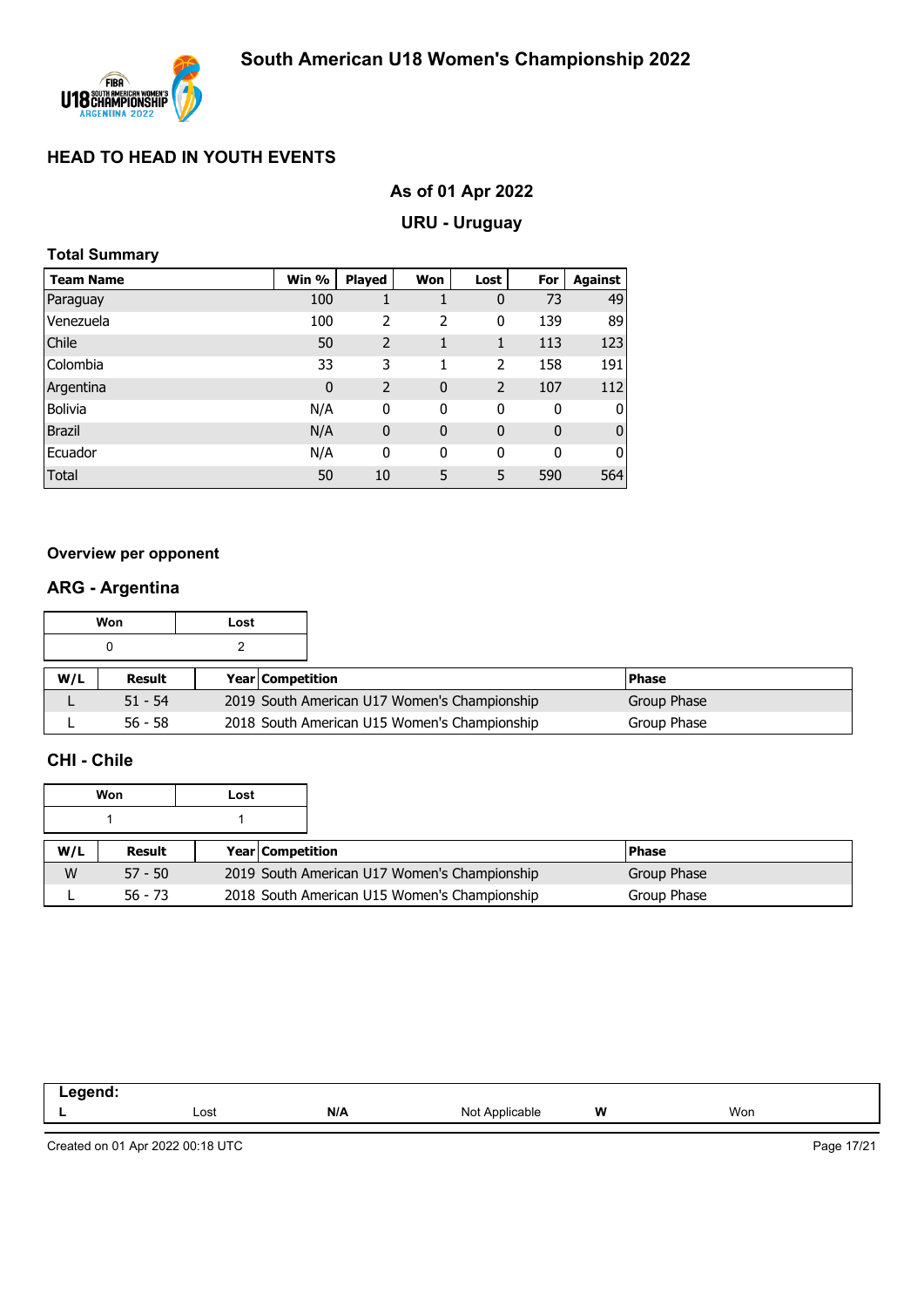

# **As of 01 Apr 2022**

# **URU - Uruguay**

#### **COL - Colombia**

|     | Won       | Lost |                                              |                    |
|-----|-----------|------|----------------------------------------------|--------------------|
|     |           |      |                                              |                    |
| W/L | Result    |      | Year Competition                             | <b>Phase</b>       |
|     | $47 - 63$ |      | 2019 South American U17 Women's Championship | Group Phase        |
| W   | $71 - 64$ |      | 2018 South American U15 Women's Championship | Group Phase        |
|     | $40 - 64$ |      | 2018 South American U15 Women's Championship | Classification 5-6 |

# **PAR - Paraguay**

|     | Won       | Lost |                  |                                              |                    |
|-----|-----------|------|------------------|----------------------------------------------|--------------------|
|     |           |      |                  |                                              |                    |
| W/L | Result    |      | Year Competition |                                              | l Phase            |
| W   | $73 - 49$ |      |                  | 2019 South American U17 Women's Championship | Classification 5-6 |

#### **VEN - Venezuela**

|     | Won       | Lost |                         |                                              |                    |
|-----|-----------|------|-------------------------|----------------------------------------------|--------------------|
|     |           |      |                         |                                              |                    |
| W/L | Result    |      | <b>Year Competition</b> |                                              | <b>Phase</b>       |
| W   | $65 - 33$ |      |                         | 2019 South American U17 Women's Championship | Classification 5-8 |
| W   | 74 - 56   |      |                         | 2018 South American U15 Women's Championship | Classification 5-8 |

| . . |      |     |                                           |   |     |  |
|-----|------|-----|-------------------------------------------|---|-----|--|
|     | Lost | N/A | Applicable<br>ורוח<br>$\cdot$<br>$     -$ | W | Won |  |
|     |      |     |                                           |   |     |  |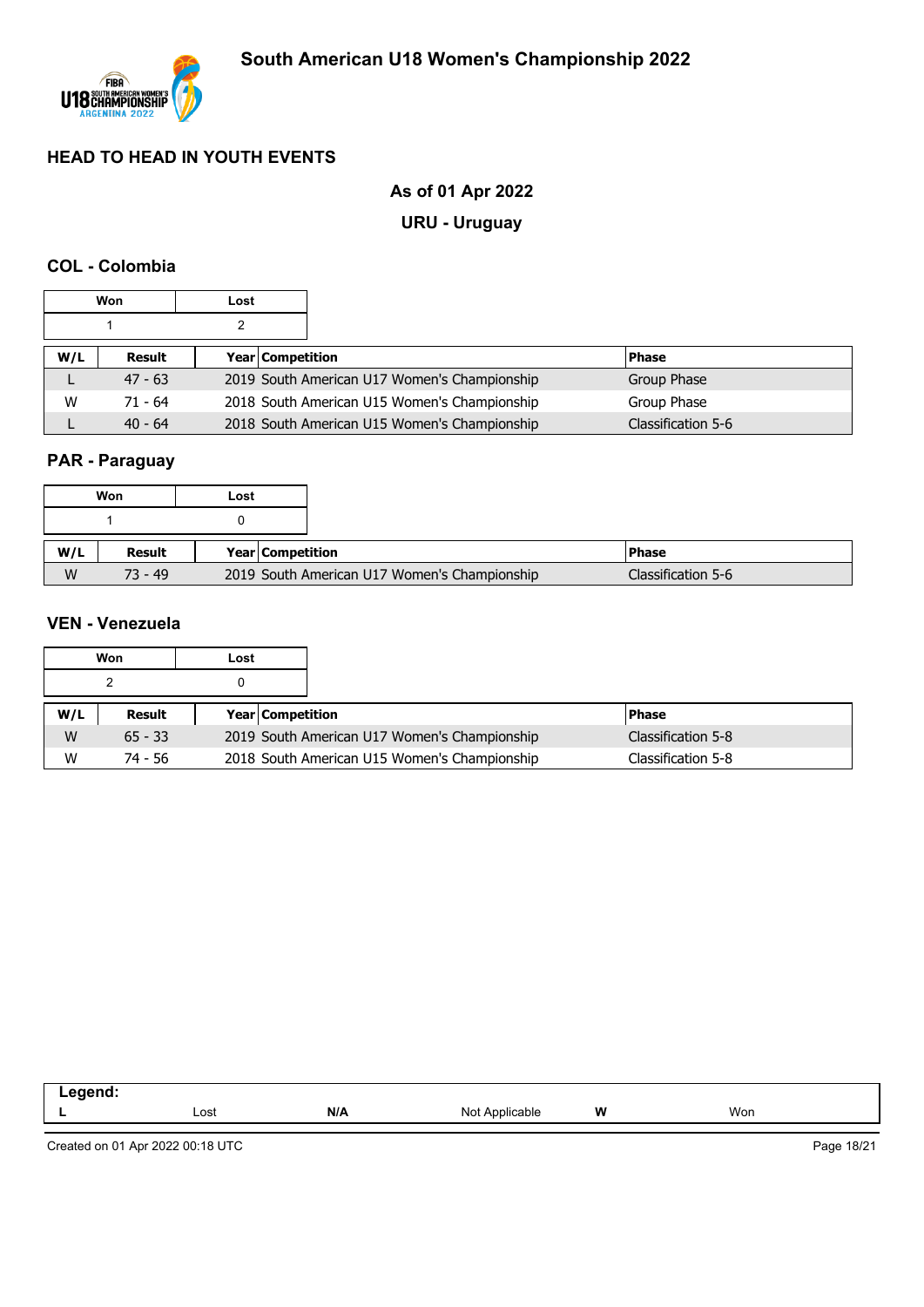

# **As of 01 Apr 2022**

#### **VEN - Venezuela**

|  | Total Summary |  |
|--|---------------|--|
|  |               |  |

| <b>Team Name</b> | Win %        | <b>Played</b> | Won            | Lost        | For         | Against        |
|------------------|--------------|---------------|----------------|-------------|-------------|----------------|
| Argentina        | 33           | 6             | $\overline{2}$ | 4           | 255         | 381            |
| <b>Brazil</b>    | 0            | 7             | 0              | 7           | 329         | 552            |
| Chile            | $\mathbf 0$  | 2             | 0              | 2           | 85          | 124            |
| Ecuador          | 0            | 2             | 0              | 2           | 77          | 151            |
| Paraguay         | $\mathbf{0}$ | 3             | $\overline{0}$ | 3           | 137         | 211            |
| Uruguay          | 0            | 2             | $\mathbf 0$    | 2           | 89          | 139            |
| Colombia         | N/A          | $\mathbf 0$   | $\overline{0}$ | $\mathbf 0$ | $\mathbf 0$ | $\overline{0}$ |
| <b>Bolivia</b>   | N/A          | 0             | 0              | 0           | 0           | $\overline{0}$ |
| Total            | 9            | 22            | $\overline{2}$ | 20          | 972         | 1558           |

#### **Overview per opponent**

# **ARG - Argentina**

|     | Won       | Lost             |                                               |                               |
|-----|-----------|------------------|-----------------------------------------------|-------------------------------|
|     | 2         | 4                |                                               |                               |
| W/L | Result    | Year Competition |                                               | <b>Phase</b>                  |
|     | $42 - 71$ |                  | 2017 FIBA U16 Women's Americas Championship   | Group Phase                   |
|     | $51 - 64$ |                  | 2015 FIBA Americas U16 Championship for Women | <b>Reclassification Round</b> |
| W   | $53 - 46$ |                  | 2013 FIBA Americas U16 Championship for Women | Semi Finals                   |
| W   | $38 - 37$ |                  | 2011 FIBA Americas U16 Championship for Women | Preliminary Round             |
|     | $33 - 82$ |                  | 2011 FIBA Americas U16 Championship for Women | Final Round                   |
|     | $38 - 81$ |                  | 2008 FIBA Americas U18 Championship for Women | Round Robin                   |

| -- 3 |      |     |                                     |   |     |  |
|------|------|-----|-------------------------------------|---|-----|--|
|      | Lost | N/A | able<br>N <sub>Ic</sub><br>$\cdots$ | W | Won |  |
|      |      |     |                                     |   |     |  |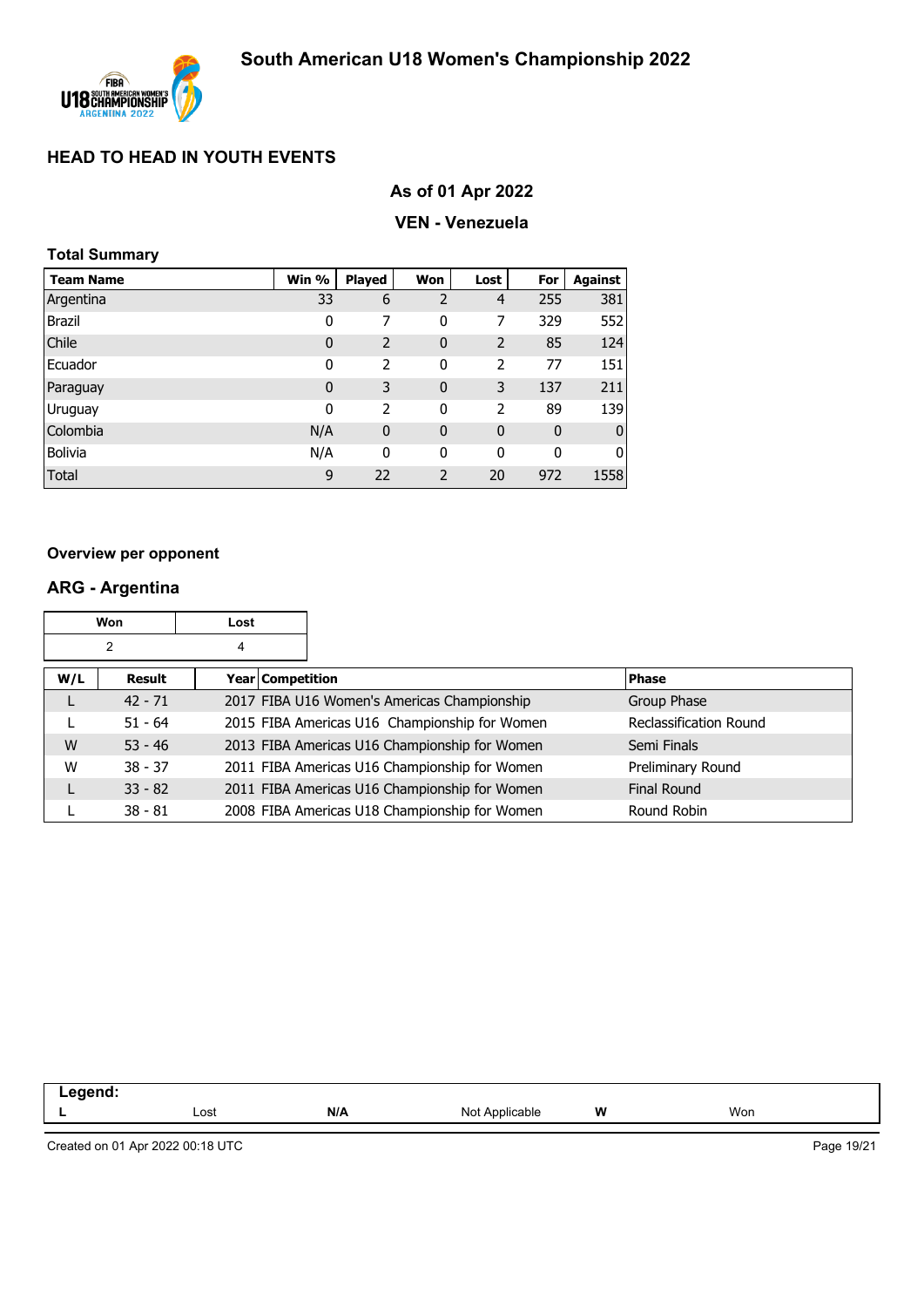

# **As of 01 Apr 2022**

#### **VEN - Venezuela**

#### **BRA - Brazil**

|     | Won       | Lost |                                                    |                   |
|-----|-----------|------|----------------------------------------------------|-------------------|
|     | 0         |      |                                                    |                   |
| W/L | Result    |      | Year   Competition                                 | <b>Phase</b>      |
|     | $36 - 76$ |      | 2019 South American U17 Women's Championship       | Group Phase       |
|     | $42 - 69$ |      | 2018 South American U15 Women's Championship       | Group Phase       |
|     | $50 - 68$ |      | 2016 FIBA Americas U18 Women's Championship        | Group Round       |
|     | $40 - 84$ |      | 2015 FIBA Americas U16 Championship for Women      | Preliminary Round |
|     | $47 - 86$ |      | 2011 FIBA Americas U16 Championship for Women      | Preliminary Round |
|     | 76 - 89   |      | 2008 FIBA Americas U18 Championship for Women      | Round Robin       |
|     | $38 - 80$ |      | 2000 Championship of the Americas for Junior Women | Preliminary Round |

#### **CHI - Chile**

|     | Won       | Lost |                         |                                              |                           |
|-----|-----------|------|-------------------------|----------------------------------------------|---------------------------|
|     |           |      |                         |                                              |                           |
| W/L | Result    |      | <b>Year Competition</b> |                                              | <b>Phase</b>              |
|     | $36 - 70$ |      |                         | 2019 South American U17 Women's Championship | Classification 7-8        |
|     | $49 - 54$ |      |                         | 2016 FIBA Americas U18 Women's Championship  | Reclasification Round 5-8 |

#### **ECU - Ecuador**

|     | Won       | Lost                    |                                              |             |
|-----|-----------|-------------------------|----------------------------------------------|-------------|
|     |           |                         |                                              |             |
| W/L | Result    | <b>Year Competition</b> |                                              | l Phase     |
|     | $33 - 81$ |                         | 2019 South American U17 Women's Championship | Group Phase |
|     | 44 - 70   |                         | 2018 South American U15 Women's Championship | Group Phase |

#### **PAR - Paraguay**

|     | Won       | Lost |                                              |                    |
|-----|-----------|------|----------------------------------------------|--------------------|
|     | 0         | 3    |                                              |                    |
| W/L | Result    |      | <b>Year Competition</b>                      | <b>Phase</b>       |
|     | $39 - 60$ |      | 2019 South American U17 Women's Championship | Group Phase        |
|     | $49 - 65$ |      | 2018 South American U15 Women's Championship | Group Phase        |
|     | $49 - 86$ |      | 2018 South American U15 Women's Championship | Classification 7-8 |

| .<br>--<br>. |      |     |                                          |   |     |  |
|--------------|------|-----|------------------------------------------|---|-----|--|
|              | Lost | N/A | Not<br>$\mathbf{A}$ r<br>onlica.<br>able | W | Won |  |